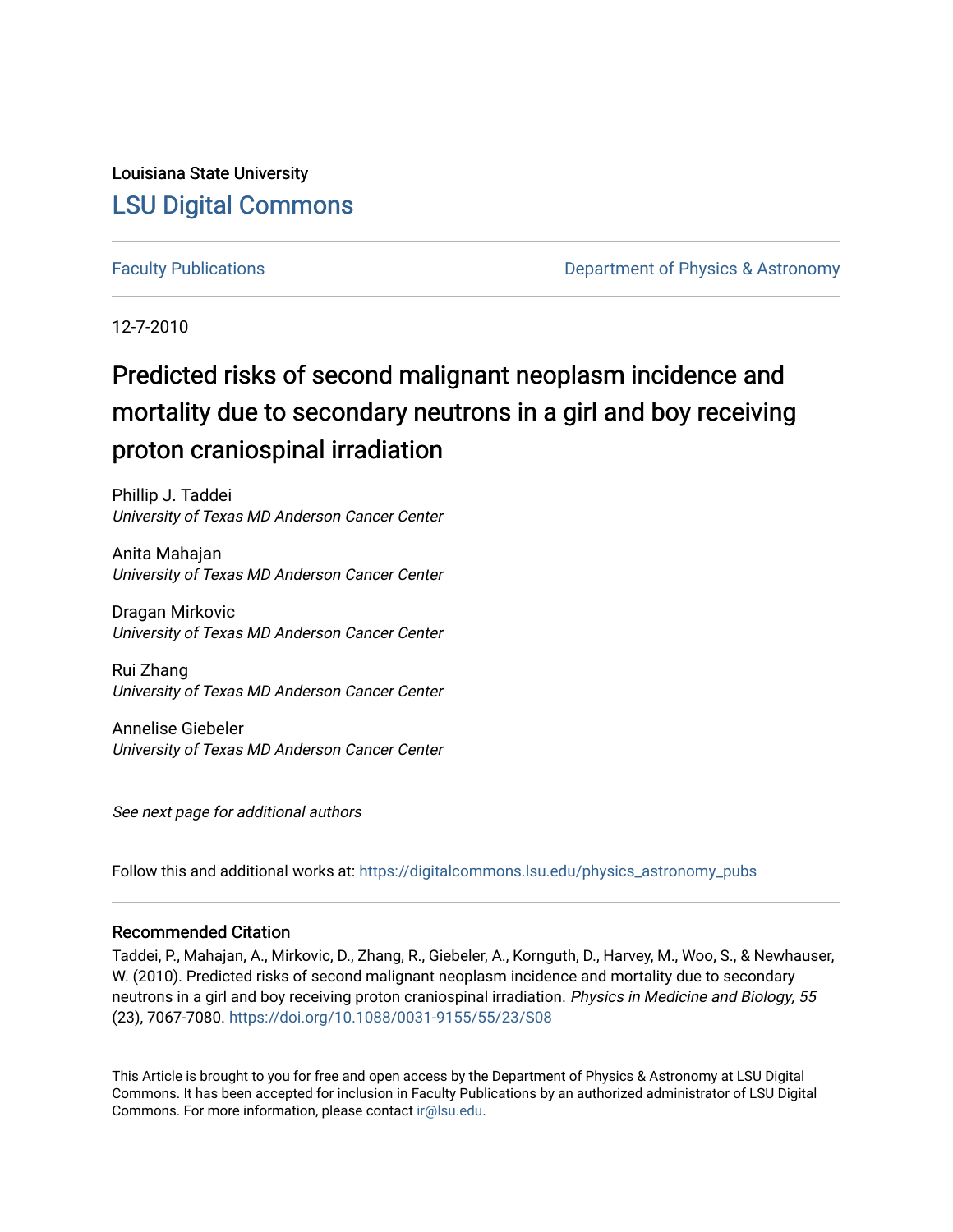#### Authors

Phillip J. Taddei, Anita Mahajan, Dragan Mirkovic, Rui Zhang, Annelise Giebeler, David Kornguth, Mark Harvey, Shiao Woo, and Wayne D. Newhauser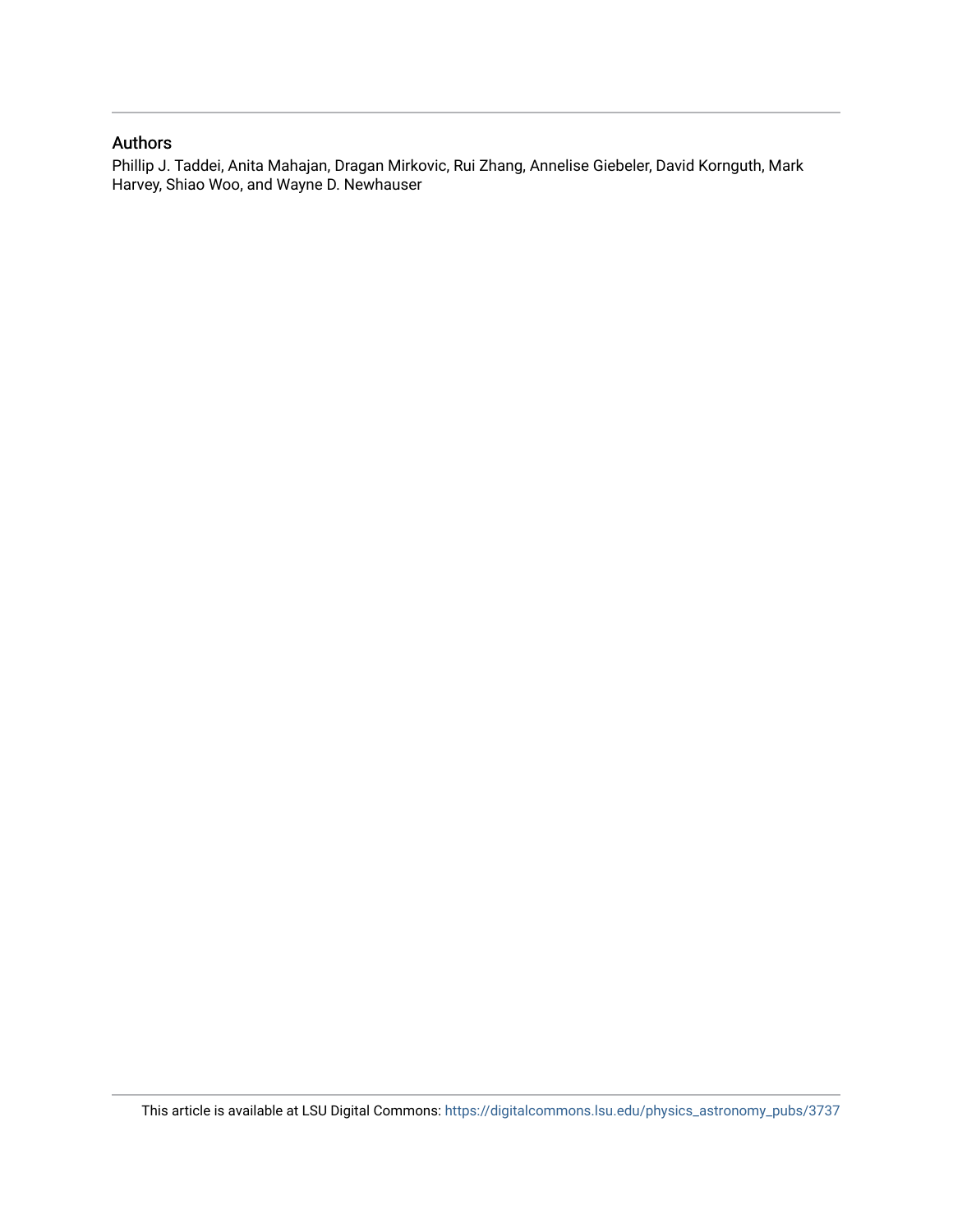

## NIH Public Access

**Author Manuscript**

*Phys Med Biol*. Author manuscript; available in PMC 2010 December 13.

Published in final edited form as:

Phys Med Biol. 2010 December 7; 55(23): 7067–7080. doi:10.1088/0031-9155/55/23/S08.

### **Predicted risks of second malignant neoplasm incidence and mortality due to secondary neutrons in a girl and boy receiving proton craniospinal irradiation**

**Phillip J Taddei**1,3, **Anita Mahajan**2, **Dragan Mirkovic**1, **Rui Zhang**1, **Annelise Giebeler**1, **David Kornguth**2, **Mark Harvey**1, **Shiao Woo**2, and **Wayne D Newhauser**1

<sup>1</sup> Department of Radiation Physics, The University of Texas M D Anderson Cancer Center, 1515 Holcombe Blvd, Houston, TX 77030, USA

<sup>2</sup> Department of Radiation Oncology, The University of Texas M D Anderson Cancer Center, 1515 Holcombe Blvd, Houston, TX 77030, USA

#### **Abstract**

The purpose of this study was to compare the predicted risks of second malignant neoplasm (SMN) incidence and mortality from secondary neutrons for a 9-year-old girl and a 10-year-old boy who received proton craniospinal irradiation (CSI). SMN incidence and mortality from neutrons were predicted from equivalent doses to radiosensitive organs for cranial, spinal and intracranial boost fields. Therapeutic proton absorbed dose and equivalent dose from neutrons were calculated using Monte Carlo simulations. Risks of SMN incidence and mortality in most organs and tissues were predicted by applying risks models from the National Research Council of the National Academies to the equivalent dose from neutrons; for non-melanoma skin cancer, risk models from the International Commission on Radiological Protection were applied. The lifetime absolute risks of SMN incidence due to neutrons were 14.8% and 8.5%, for the girl and boy, respectively. The risks of a fatal SMN were 5.3% and 3.4% for the girl and boy, respectively. The girl had a greater risk for any SMN except colon and liver cancers, indicating that the girl's higher risks were not attributable solely to greater susceptibility to breast cancer. Lung cancer predominated the risk of SMN mortality for both patients. This study suggests that the risks of SMN incidence and mortality from neutrons may be greater for girls than for boys treated with proton CSI.

### **1. Introduction**

In the pursuit of reducing side effects in non-target tissues, proton radiotherapy is a particularly suitable treatment modality for some treatment sites due to its sharp distal falloff in dose, which reduces the integral dose to the patient (Kirsch and Tarbell 2004, St Clair *et al* 2004, Yuh *et al* 2004). Normal tissue sparing is paramount for children because of their susceptibility to radiation-induced late effects, with carcinogenesis of greatest concern. Three main factors make children more vulnerable to radiogenic late effects than adults: (1) children's developing tissues and organs have higher radiosensitivity; (2) children's smaller statures put their non-target organs in closer proximity to the therapeutic fields and (3) many children have longer expected survival times than adults undergoing similar therapies.

<sup>&</sup>lt;sup>3</sup>Author to whom any correspondence should be addressed. ptaddei@mdanderson.org. (Some figures in this article are in colour only in the electronic version)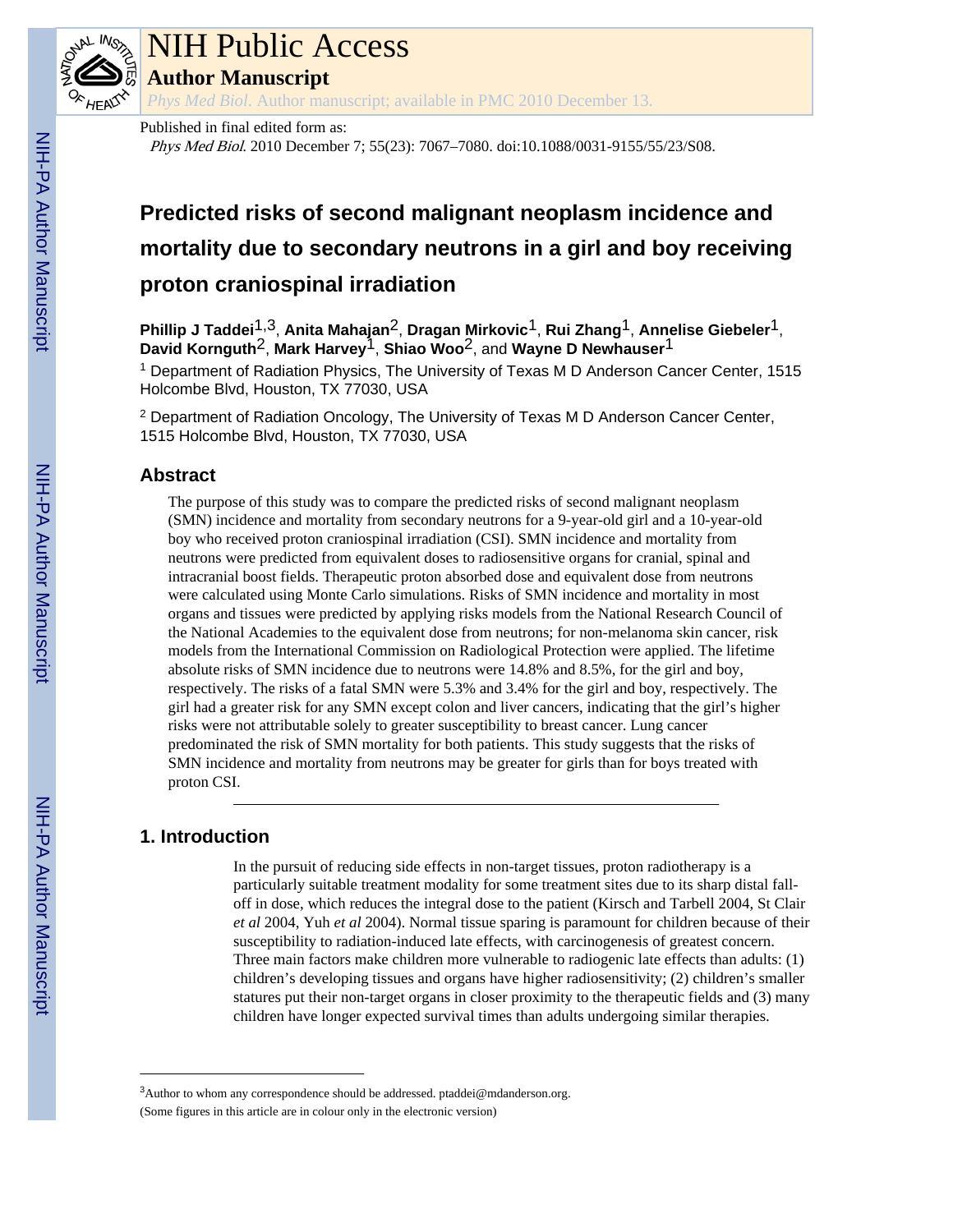The Childhood Cancer Survivor Study (CCSS) has provided valuable information on the occurrence of late effects of cancer treatments in children. For example, Meadows *et al* (2009) found a 9.3% incidence of second malignant neoplasms (SMNs), excluding nonmelanoma skin cancer (NMSC), and a 6.9% incidence of NMSC, at 30 years after diagnosis of the first cancer, and the values are increasing with the number of years of follow-up. Exposure to radiation was cited as the most frequent predisposing factor for subsequent neoplasms. Armstrong *et al* (2009) reported that children in the CCSS who were diagnosed with primitive neuroectodermal tumor were 23.4 (95% confidence interval, 12.4–40.0) times more likely to die of a non-recurrent subsequent malignancy than children in the general population. However, these CCSS enrolled survivors were diagnosed between 1970 and 1986; children who have received advanced radiotherapies, for example intensity-modulated photon therapy and proton therapy, were not included. Thus, until long-term outcome data for patients receiving these advanced treatments are available, predictions of late effects must be calculated using accurate dose reconstructions and risk models.

Several studies have reported on the stray (i.e. non-therapeutic) radiation exposures to patients receiving passively scattered proton therapy (PSPT), in which the equivalent dose from stray radiation per therapeutic absorbed dose was calculated or measured (Schneider *et al* 2002, Fontenot *et al* 2008, Zacharatou Jarlskog *et al* 2008, Taddei *et al* 2009a, Wroe *et al* 2009). Among the many particles that contribute to this stray dose, neutrons are of primary concern (Agosteo *et al* 1998) because the relative biological effectiveness (RBE) of neutrons for carcinogenesis is generally greater than for other particles and is poorly understood.

In previous studies, estimates of risk of SMNs were based on the equivalent dose in radiosensitive organs and tissues. In treatment planning studies, Miralbell *et al* (2002) and Mu *et al* (2005) compared the risks of SMNs after proton and intensity-modulated photon irradiation of the spinal axis in children (age 3 years for Miralbell *et al* and ages 6–11 years for Mu *et al*). In both studies, proton therapy conferred one-eighth of the risk of SMN incidence of photon therapy, although the contributions to risk from neutrons were neglected. In a subsequent study, Newhauser *et al* (2009a) supplemented the analysis from Miralbell *et al* to include neutron radiation and added a cranial field to better reflect clinical practice. Newhauser *et al* found that neutrons increased the predicted risk of an SMN slightly but that proton therapy still carried a lower risk than photon therapy. The results from Miralbell *et al* and Newhauser *et al* were based on one patient each, and the dosimetric uncertainties were large and difficult to estimate. Taddei *et al* (2009a) estimated the risk of developing a fatal SMN from neutrons for boys who receive proton craniospinal irradiation (CSI); the spinal fields predominated this risk while the cranial and intracranial boost fields played a comparatively small role. However, this study was based on one male patient, and predicted SMN incidence and mortality are known to depend strongly on sex (Armstrong *et al* 2007). Differences between predicted risks following proton CSI for females versus males remained to be determined.

The aim of this study was to compare the risks of SMN incidence and mortality from neutrons for two pre-pubescent children, a girl and a boy of similar stature, who received proton CSI for cancers of the central nervous system. The predicted risks were based on Monte Carlo (MC) calculations of equivalent dose from secondary neutrons for a complete proton CSI, including intracranial boost fields, and risk models from the literature. We used MC simulations to calculate separately the absorbed dose from primary (therapeutic) protons, the equivalent dose from neutrons originating in the treatment unit, or 'external neutrons,' and the equivalent dose from neutrons originating within the patient, or 'internal neutrons,' for PSPT.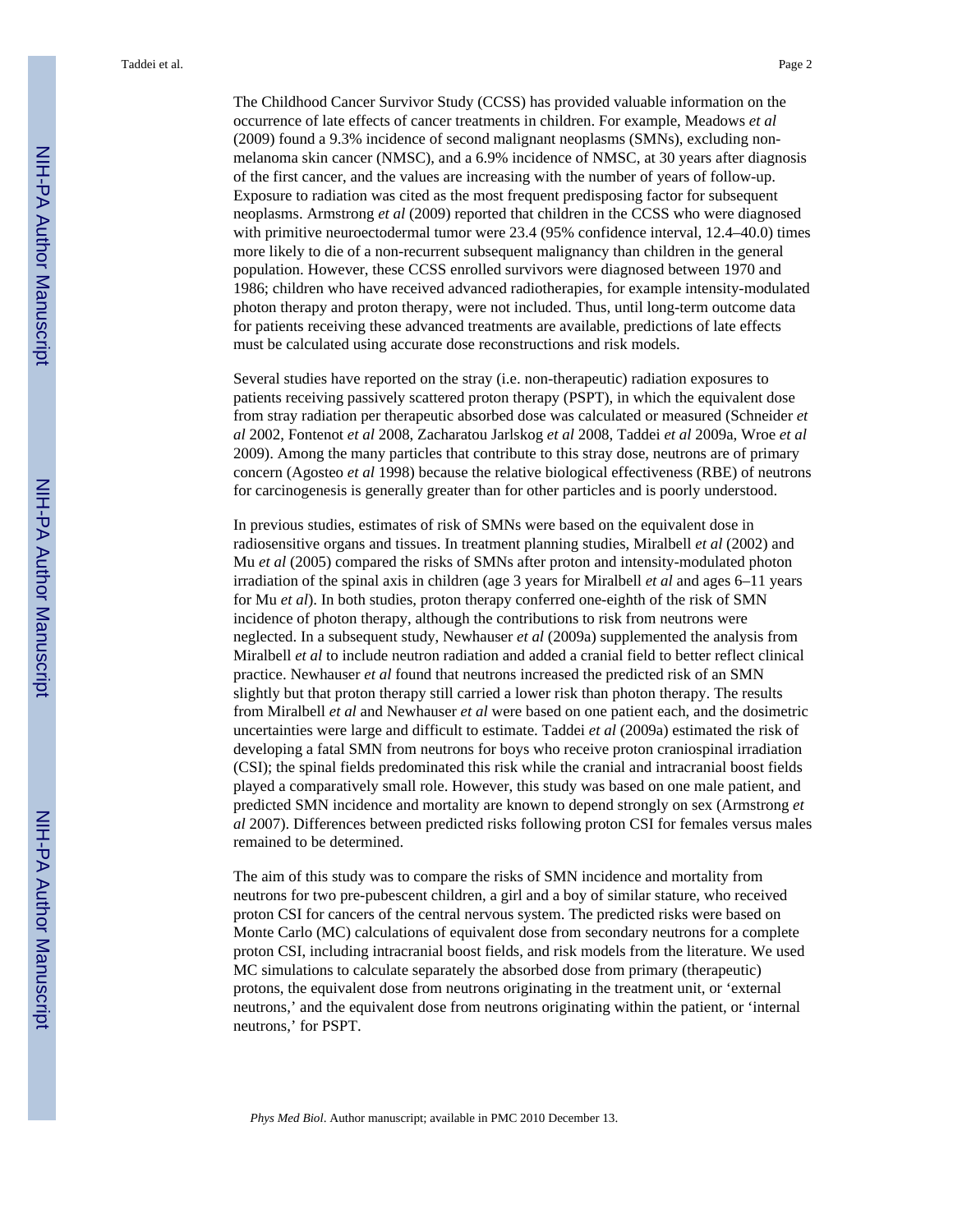#### **2. Methods and materials**

#### **2.1. Proton treatment technique**

Proton radiotherapy plans were created as previously described (Newhauser *et al* 2007) using a commercial treatment planning system (TPS) (Eclipse Proton; Varian Medical Systems, Inc., Palo Alto, CA) and kilovoltage computed tomography (CT) images for a 9 year old girl with medulloblastoma and a 10 year old boy with supratentorial primitive neuroectodermal tumor. Organ and tissue structures were contoured using the TPS. The RBE of therapeutic protons throughout the treatment volume was taken as 1.1 (ICRU 2007). Each field had a specific clinical target volume (CTV). The CTVs for the cranial and spinal fields were abutted to deliver a uniform dose to the entire craniospinal axis. The boost fields shared a common CTV, which was the gross tumor volume in the brain with an additional margin. The cranial fields also shared a common CTV. For this study, the treatment plans for both children specified 21.3 Gy proton absorbed dose to the craniospinal axis and an additional 27.8 Gy proton absorbed dose to the boost CTV. Field characteristics for the two patients are listed in table 1. For fields that shared a common CTV, the prescribed dose was divided evenly between the fields. Snout sizes and further details of other treatment parameters were described previously (Taddei *et al* 2009a). The plan was exported from the TPS for the MC simulation.

#### **2.2. Treatment unit and patient modeling**

Simulations were performed with the Monte Carlo Proton Radiotherapy Treatment Planning system (Newhauser *et al* 2007, 2008b), which used the Monte Carlo N-Particle eXtended code version 2.6b (Pelowitz 2008) with parallel processing (2.6 GHz, 64-bit processors; AMD Opteron; Advanced Micro Devices, Inc., Sunnyvale, CA) as a radiation dose calculation engine. Each component of the treatment unit was modeled in detail (Newhauser *et al* 2007, Zheng *et al* 2008). The planning CT images extended from the top of the head to the thighs and ankles for the girl and boy, respectively. The CT number in each voxel was converted to a mass density and a material composition in the geometric model using a machine-specific calibration curve (Newhauser *et al* 2008a). In the MC code, lattices of 1.3  $\times$  10<sup>6</sup> and 2.0  $\times$  10<sup>6</sup> voxels were used to represent the girl and boy, respectively. A detailed description of these methods was provided elsewhere (Taddei *et al* 2009a).

#### **2.3. Dosimetric calculations**

The absorbed dose in each voxel,  $D_{\nu}$ , was calculated in separate simulations both for each treatment field and for each radiation type—therapeutic protons, external neutrons and internal neutrons. The results of the MC simulations were converted to absorbed dose per source particle,  $D_v$ /sp (in Gy sp<sup>-1</sup>). Because each voxel had the same volume, the massaveraged absorbed dose,  $D_T$ , for each organ or tissue, *T*, was calculated as the densityweighted average absorbed dose over all the voxels within that organ or tissue according to

$$
D_T = \frac{\sum_{\rm vir} D_{\rm v} \rho_{\rm v}}{\sum_{\rm vir} \rho_{\rm v}},\tag{1}
$$

where  $\rho_v$  is the mass density of voxel *v*.  $D_T$  was calculated for each radiation type in each contoured organ and tissue, including the CTV of each therapeutic field. The *DT* per source particle from therapeutic protons in the CTV,  $D_{CTV}/sp$ , was used to normalize the values of  $D_v$  per therapeutic Gy as follows:  $D_{\text{CTV}}/p$  was calculated for each treatment field.  $D_v$  for each radiation type was then divided by  $D_{\text{CTV}}/sp$  separately for each treatment field, resulting in  $D_v$  and  $D_T$  in mGy Gy<sup>-1</sup> for each radiation type and treatment field.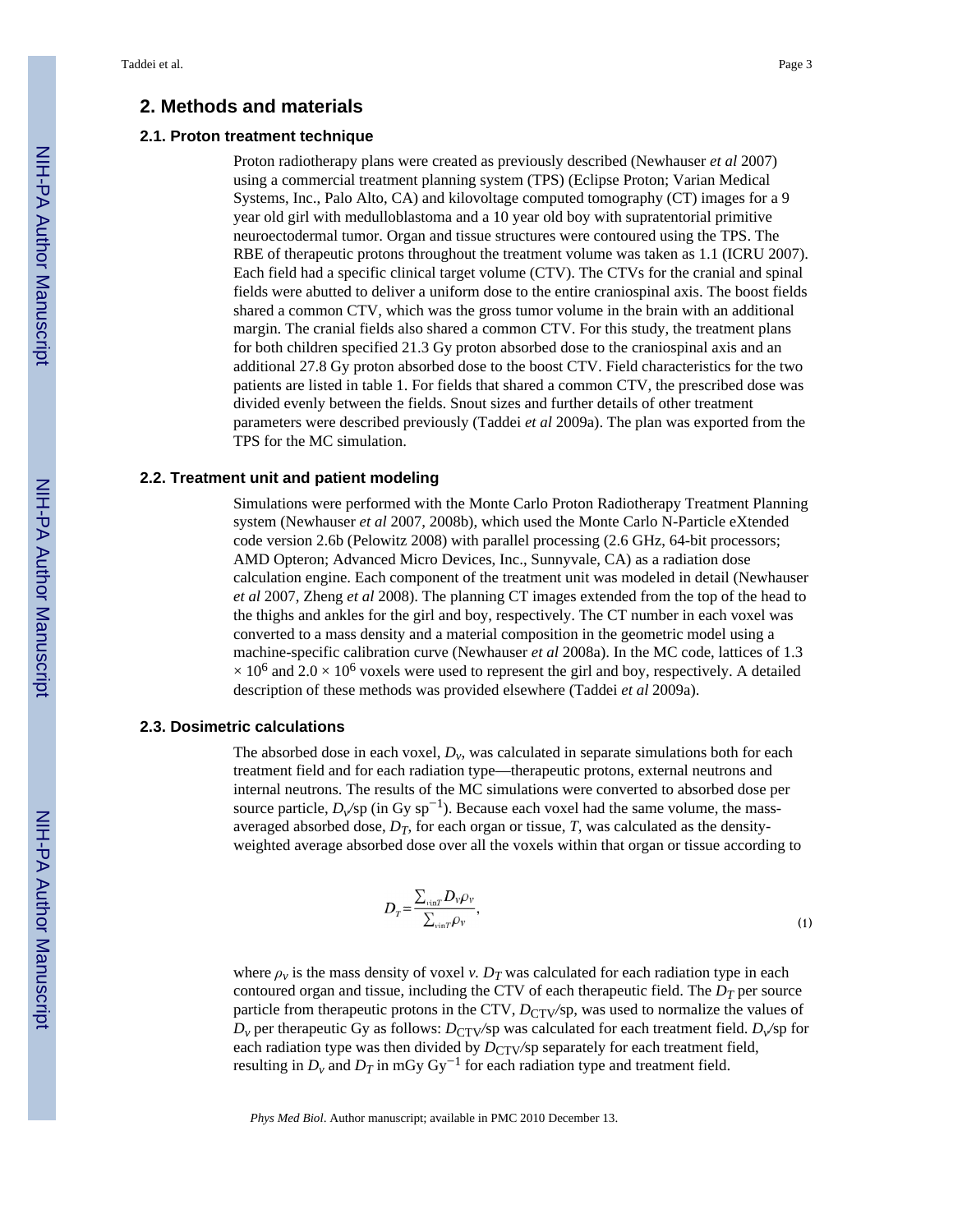Equivalent dose from neutrons in organ or tissue  $T$ ,  $H_T$ , was calculated as the product of the mean neutron radiation weighting factor,  $\overline{w_R}$ , and the neutron  $D_T$ :

$$
H_{\scriptscriptstyle T} = \overline{W_{\scriptscriptstyle R}} D_{\scriptscriptstyle T} \,. \tag{2}
$$

*H<sub>T</sub>* values were calculated separately for internal and external neutrons for each treatment field. Values of  $\overline{w_{R}}$  were determined separately for each field as

$$
\overline{W_R} = \int \varphi(E_n) W_R(E_n) \mathrm{d}E_n,\tag{3}
$$

where  $\varphi$  ( $E_n$ ) was the neutron spectral fluence. The energy-dependent expression of the neutron radiation weighting factor,  $w_R$  ( $E_n$ ), followed the recommended procedure from International Commission on Radiological Protection (ICRP) *Publication 92* (ICRP 2003):

$$
w_R(E_n) = 2.5 \left\{ 2 - e^{-4E_n} + 6 e^{-\frac{1}{4} (\ln E_n)^2} + e^{-\frac{1}{2} [\ln(\frac{E_n}{30})]^2} \right\},
$$
\n(4)

where  $E_n$  was the neutron energy in MeV. For internal neutrons, the values of  $\overline{w_k}$  were taken from Newhauser *et al* (2009a) in which organ-specific  $\overline{w_R}$  values were estimated using equations (3) and (4) above and the neutron spectral fluence values were tallied within the internal organs of an anthropomorphic phantom receiving proton CSI. They found that  $\overline{w_k}$ values averaged over all organs were 9.7 for the lower spinal field, 9.4 for the upper spinal field and 7.9 for the cranial field. For external neutrons, we calculated  $\overline{w}_n$  in a similar manner in this study except that  $\varphi$  ( $E_n$ ) was taken as the spatially averaged neutron spectral fluence incident upon the voxelized phantom.  $H_T$  was also calculated per therapeutic absorbed dose to the CTV,  $H_T/D_{\text{CTV}}$ , in units of mSv Gy<sup>-1</sup>.

#### **2.4. Effective dose from neutrons**

Effective dose is a radiological protection quantity that is useful for quantifying and comparing various radiation exposures. Following the recommendations in *ICRP Publication 92* (ICRP 2003), the effective dose from neutrons, *E*, was calculated as the sum over all specified organs and tissues, *T*,

$$
E = \sum_{T} (w_{T} H_{T}), \tag{5}
$$

where  $w_T$  is the tissue weighting factor and  $H_T$  is the equivalent dose in an organ or tissue from neutrons. The *wT* values (table 2) were taken directly from *ICRP Publication 60* (ICRP 1991) and take into account the differences in the radiosensitivity of various organs and tissues. The  $w_T$  for the remainder was applied to the average  $H_T$  value of all voxels in the phantom. *E* was also calculated per therapeutic absorbed dose to the CTV,  $E/D_{\text{CTV}}$ , in units of mSv  $\text{Gy}^{-1}$ .

#### **2.5. Risks of SMN incidence and mortality**

Lifetime absolute risks of SMN incidence,  $I_T$ , and mortality,  $M_T$ , attributable to neutron exposures were estimated for specific cancer sites that correspond to *T*. Age-, sex- and organ-specific risk coefficients were applied to the values of  $H_T$  as follows: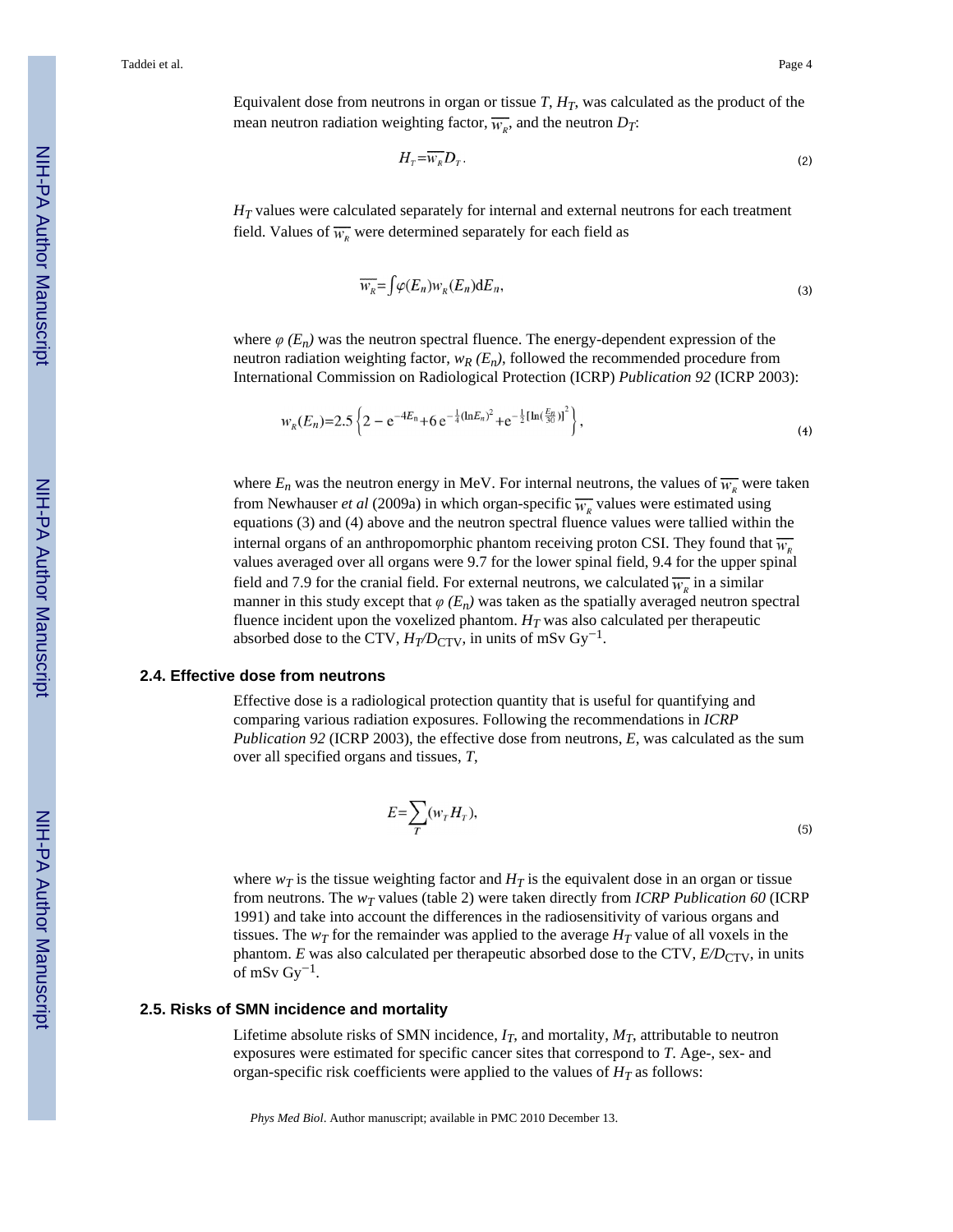$$
I_T = \left(\frac{I_T}{H_T}\right)_{\text{BERTVII}} \cdot H_T \qquad M_T = \left(\frac{M_T}{H_T}\right)_{\text{BERTVII}} \cdot H_T, \tag{6}
$$

where risk coefficients for incidence,  $I_T/H_T$ , and mortality,  $M_T/H_T$ , were taken directly from the *BEIR VII Report* (NRCNAS 2006) (see table 2). These risk coefficients were already adjusted by a dose and dose rate effectiveness factor (DDREF) of 1.5, except for leukemia, which was based on a linear-quadratic model. The leukemia risk coefficients for incidence and mortality were applied to the  $H_T$  value for the red bone marrow, and the 'other' risk coefficients for incidence and mortality were applied to the average  $H_T$  value of all voxels in the phantom.

A slightly different procedure was followed to predict the incidence of NMSC. Although NMSC is considered radiogenic, it was excluded from the selected risk model in the *BEIR VII Report* because NMSC exhibits 'exceptionally strong age dependences that do not seem to be typical of cancers of other sites' (NRCNAS 2006, p 298). Like thyroid cancer, NMSC is rarely fatal. However, the incidence of skin cancer is large in survivors of childhood cancer (Meadows *et al* 2009) and therefore should be taken into account in predictions of SMN incidence. Therefore, to estimate the risk of NMSC for these two patients, we applied the risk model recommended in *ICRP Publication 60* (ICRP 1991):

$$
I_{\text{skin}} = \left(\frac{M_{\text{skin}}}{H_{\text{skin}}}\right)_{\text{ICRP}} \cdot \frac{1}{L_{\text{skin}}} \cdot \frac{1}{\text{DDREF}} \cdot H_{\text{skin}} \quad M_{\text{skin}} = I_{\text{skin}} \cdot L_{\text{skin}},\tag{7}
$$

where  $L_{\text{skin}}$  is the organ-specific lethality factor for NMSC. The  $M_{\text{skin}}/H_{\text{skin}}$  and  $L_{\text{skin}}$  values for NMSC were 0.02% Sv<sup>-1</sup> and 0.002, respectively. Because the equivalent doses to organs and tissues from neutrons are less than 0.1 Sv per fraction, *I*skin was reduced by a DDREF of 2 (ICRP 1991).

#### **2.6. Statistical uncertainty in dosimetric quantities and risk**

We tracked 25 billion source protons and associated secondary protons and neutrons in each simulation to minimize statistical fluctuations in *DT*. The statistical uncertainties, *σ*, in *DT*, *HT*, *E*, and risk were estimated considering only statistical fluctuations reported by the MC code for  $D_v$  and are reported at the 68% confidence interval. We excluded the uncertainties in the risk models and in  $\overline{w_R}$  (Newhauser *et al* 2009a, 2009b) (see section 4).

#### **3. Results**

#### **3.1. Equivalent dose from neutrons**

The distributions of absorbed dose from therapeutic protons and equivalent dose from neutrons in the girl's anatomy are shown in figure 1. The therapeutic proton dose distribution was highly localized to the brain and spine while dose from secondary neutrons pervaded the entire body. The dose distributions for the boy (see Taddei *et al* 2009a for the boy's neutron dose distribution) were qualitatively similar to those for the girl.

Table 3 lists the values of  $H_T/D_{\text{CTV}}$  in various organs and tissues for each treatment field. The  $H_T/D_{\text{CTV}}$  values, which include contributions from external and internal neutrons, strongly depended on the locations of *T* and the treatment field; they ranged from 0.44 mSv  $\text{Gy}^{-1}$  to 12.3 mSv  $\text{Gy}^{-1}$  for the girl and 0.35 mSv  $\text{Gy}^{-1}$  to 14.0 mSv  $\text{Gy}^{-1}$  for the boy. In most organs and tissues, the largest values generally were associated with the spinal fields;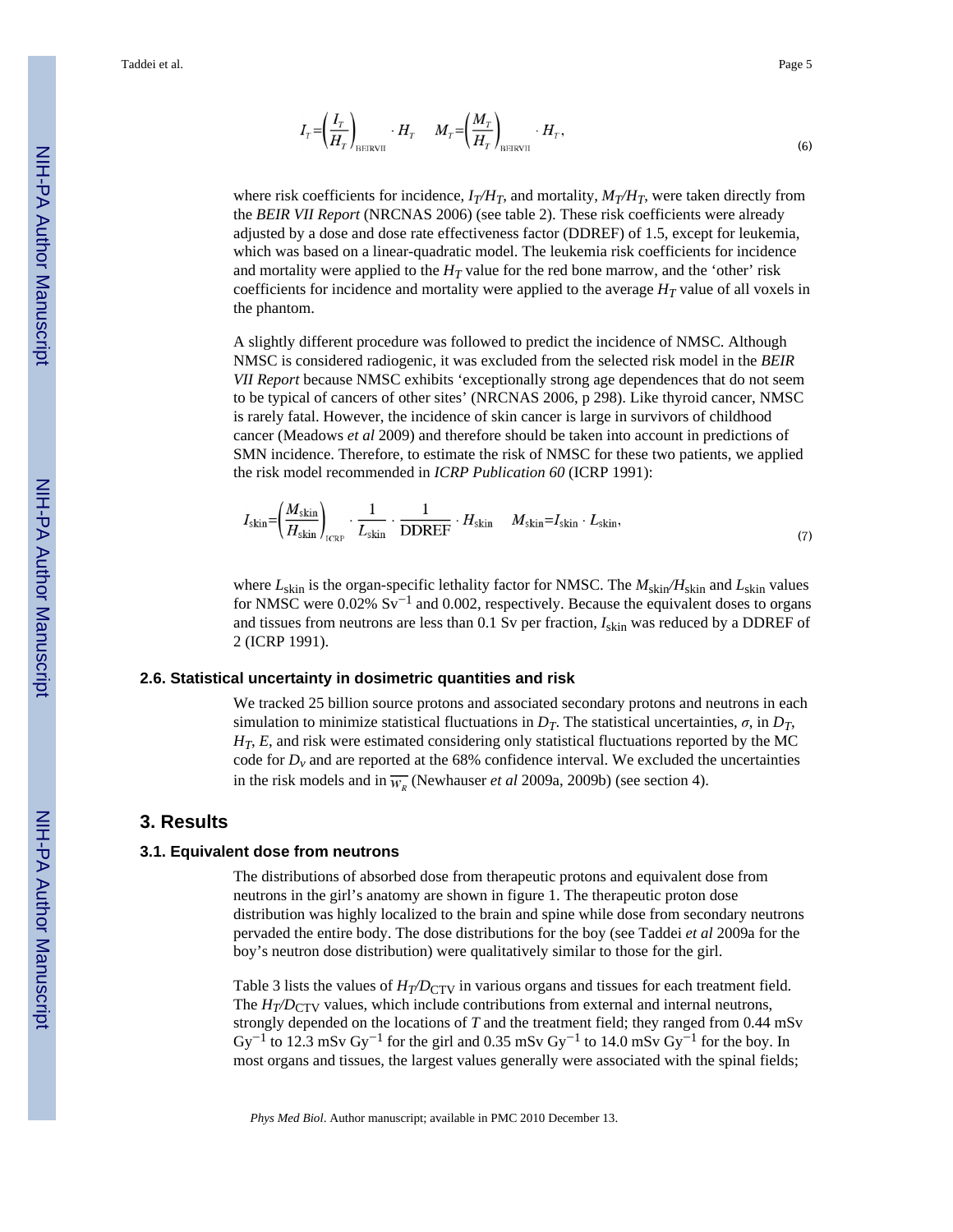for the bone surface, skin and remainder (i.e. whole body), however, the largest values were associated with the cranial fields.

The total neutron equivalent dose values from all fields,  $H_T$ , are also listed in table 3 for each organ or tissue. For the red bone marrow, gonads and bladder, the girl's  $H_T$  values were more than 20% larger than the boy's; for the thyroid, lungs, and esophagus, the boy's *H<sup>T</sup>* was more than 20% larger than the girl's. For both patients, the esophagus, thyroid, lungs and bone surface had the largest  $H_T$  values and the gonads had the smallest  $H_T$  values. For the most radiosensitive organs, the boost fields made very little contribution to  $H_T$  because the boost volume was small and was located far away from the organ. The values of  $\sigma$  in  $H_T$ were less than 2.6% for each organ.

For each patient, the  $\overline{w_R}$  values associated with each field were calculated in separate simulations for external neutrons. These values were similar for the girl (range, 8.8–9.6) and boy (9.1–10.0).

#### **3.2. Effective dose from neutrons**

The values of *E* from neutrons were similar for the girl and boy. For the entire treatment, *E* was 428 mSv ( $\sigma$ <sub>E</sub>/E = 0.3%) for the girl and 418 mSv ( $\sigma$ <sub>E</sub>/E = 0.2%) for the boy. For both patients, the two spinal fields contributed the most to *E* (291 mSv total for the girl and 302 mSv total for the boy), whereas the boost fields contributed relatively little (30 mSv total for the girl and 22 mSv total for the boy). For the entire set of treatment fields, external neutrons contributed 326 mSv and 344 mSv to *E* for the girl and boy, respectively, and internal neutrons contributed 102 mSv and 74 mSv, respectively. For both children, the organs that contributed the most to *E* was the lungs (66 mSv for the girl and 61 mSv for the boy).  $E/$ *D*<sub>CTV</sub> values for the CSI fields in particular were 13.0 mSv Gy<sup>-1</sup> for the girl and 12.9 mSv Gy−<sup>1</sup> for the boy. Thus, the relative contributions from each type of field to *E* and those from each source of neutrons to *E* were similar for the girl and boy.

#### **3.3. Risk of SMN incidence and mortality**

The predicted lifetime risks of SMN incidence from neutrons were 14.8% for the girl and 8.5% for the boy, which include a 2.7% lifetime risk of NMSC for the girl and a 2.3% lifetime risk of NMSC for the boy. The difference was predominated by sex-specific differences in the risk coefficients; differences in  $H_T$  and  $\overline{w}_v$  values were of lesser importance. The predictions of site-specific cancer incidence for each patient are shown in figure 2. For each cancer site, the risks were generally higher for the girl than for the boy, with the exceptions of colon and liver cancers. The girl's predicted SMN incidence was predominated by the risks of breast, skin, lung and thyroid cancers; the boy's predicted SMN incidence was predominated by the risks of skin, lung and colon cancers.

The predicted lifetime risks of SMN mortality from neutrons were 5.3% for the girl and 3.4% for the boy. Like the risk of SMN incidence, the risk of SMN mortality was higher for the girl than for the boy because the risk coefficients were larger for the girl. The predicted risks of fatal SMNs at each cancer site are shown in figure 3 for both patients. The *M<sup>T</sup>* values were generally higher for the girl than for the boy, with the exceptions of death due to cancers of the colon and liver. Lung cancer predominated the risk of mortality for both children, followed by breast cancer risk in the girl and colon cancer risk in the boy.

The results for the girl and boy are summarized in table 4, including a list of organs and tissues with  $I_T$  greater than 0.8% or  $M_T$  greater than 0.4%.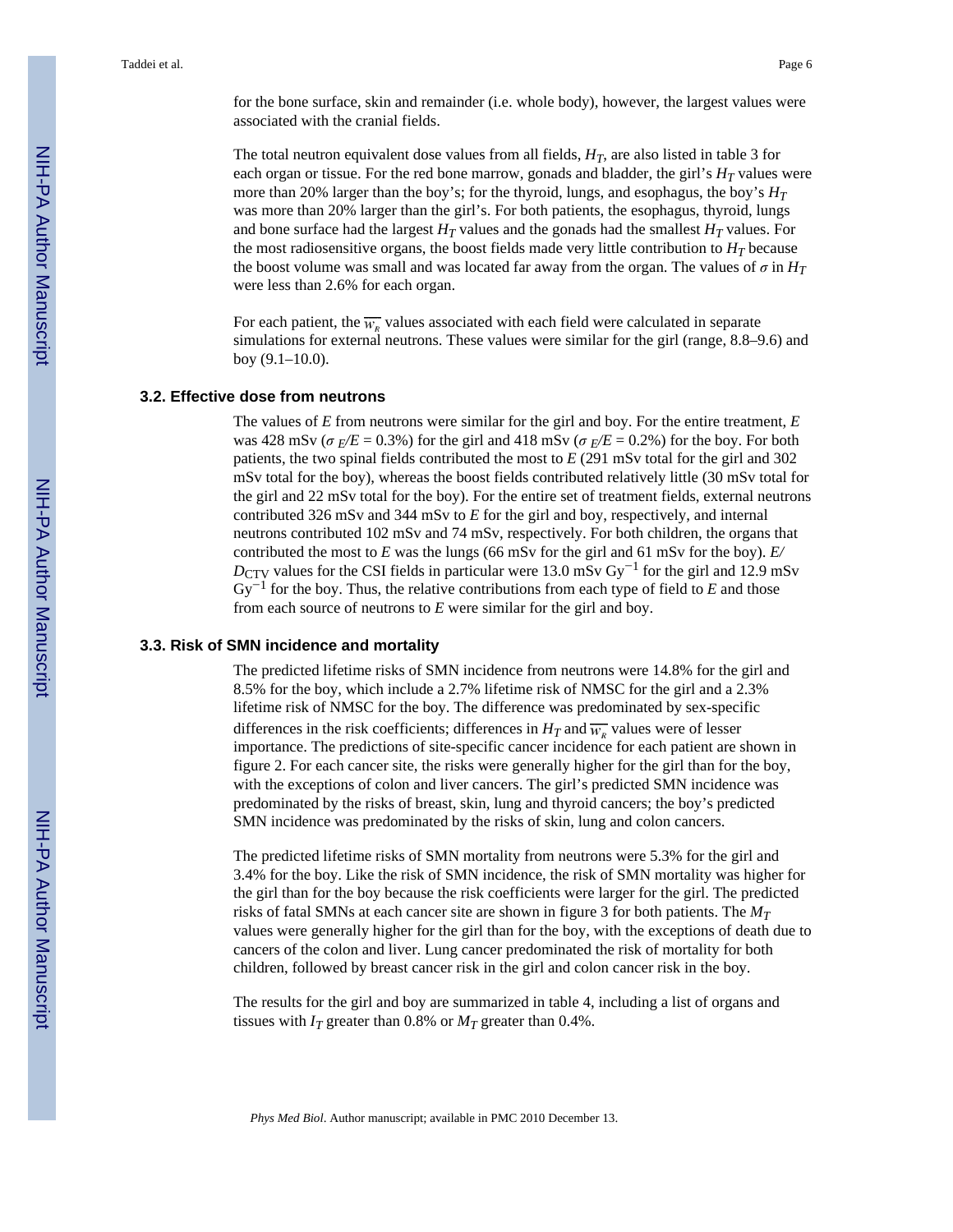#### **4. Discussion**

Our results suggest that, for survivors of childhood cancer, girls receiving CSI by means of PSPT may have almost twice the risks of SMN incidence and mortality from neutrons than boys do over the course of their lifetimes. In the treatments simulated here, the effective doses from neutrons for the two patients were similar (~420 mSv, or the equivalent of about 20 whole-body CT scans), yet our results revealed that the girl had higher predicted risks than the boy for all SMNs, except those in the liver and colon. Thus, the differences in risks could not be attributed solely to a difference in risks associated with breast cancer. Rather, the higher predicted risks for the girl than the boy were mainly attributable to the larger risk coefficients for most organs and tissues in girls than those in boys while the dosimetric differences between the sexes were less important. The clinical implication of this finding is that, in cases where the risks of SMNs are of concern, the patient's sex is an important factor.

The sex-related differences in risk predicted in this study agree reasonably well with some epidemiologic studies in the literature. In a review article, Armstrong *et al* (2007) highlighted studies that documented a difference between the sexes in the probability of late effects, including SMNs. Most studies in the review indicated a greater risk for females than males. For example, in the CCSS cohort, Neglia *et al* (2001) reported a relative risk of 1.64 (*p <* 0.001) for the occurrence of any SMN in females versus males; however, no increase in risk was observed for leukemia, central nervous system tumors, bone cancers, soft-tissue sarcomas and thyroid cancers. It is noteworthy that one study (Devarhally *et al* 2003) reported larger risks for males than females who received local (e.g. intracranial) or regional (e.g. CSI) treatments, but the true radiation-related risk differential may have been masked by confounding factors. In addition, studies that aggregated radiotherapy for multiple CNS cancers are of limited relevance to survivors who received CSI because of the vastly different SMN risks following regional and local irradiation (Newhauser *et al* 2009a, Taddei *et al* 2009a). Together, this evidence strongly suggests that risk projections for patients who receive CSI should take into account sex, age at exposure, treatment technique and anatomical site.

Few other studies have been performed to predict the risk of SMN from secondary neutrons in patients who have received PSPT, and fewer still examined factors contributing to differences in risk. In a study comparing proton therapy with photon therapy, Newhauser *et al* (2009a) predicted the absolute lifetime risk of second cancer incidence due to the stray radiation of 1.5% for a 3 year old boy following a 36 Gy CSI treatment. Their value is onefifth of the risk of SMN incidence estimated for the 9 year old boy in the present study for two reasons. First, the effective dose from stray radiation was 55% less for the boy in the earlier study (187 mSv) than for the boy in our study (418 mSv) because Newhauser *et al* used an adult-sized phantom to represent the patient, meaning that the organs were farther away from the therapeutic fields and because the air gap between the patient and the treatment unit was larger; both factors likely reduced their calculated neutron exposures (Taddei *et al* 2008, 2009a, 2009b, Zheng *et al* 2008, Brenner *et al* 2009). Second, Newhauser *et al* applied risk models from *ICRP Publication 60* (ICRP 1991), whereas we used models from the *BEIR VII Report* (NRCNAS 2006) for all organs except skin. The selection of risk model can strongly influence predictions of absolute risk (Fontenot *et al* 2009). It is important that the organs at greatest risk for SMN incidence for the boy in our study (skin, thyroid, colon and lungs) were also included among the major organs at risk for SMN in the study by Newhauser *et al.*

Zacharatou Jarlskog and Paganetti (2008) estimated the neutron-induced risk of SMN incidence following PSPT of localized brain lesions for several therapeutic intracranial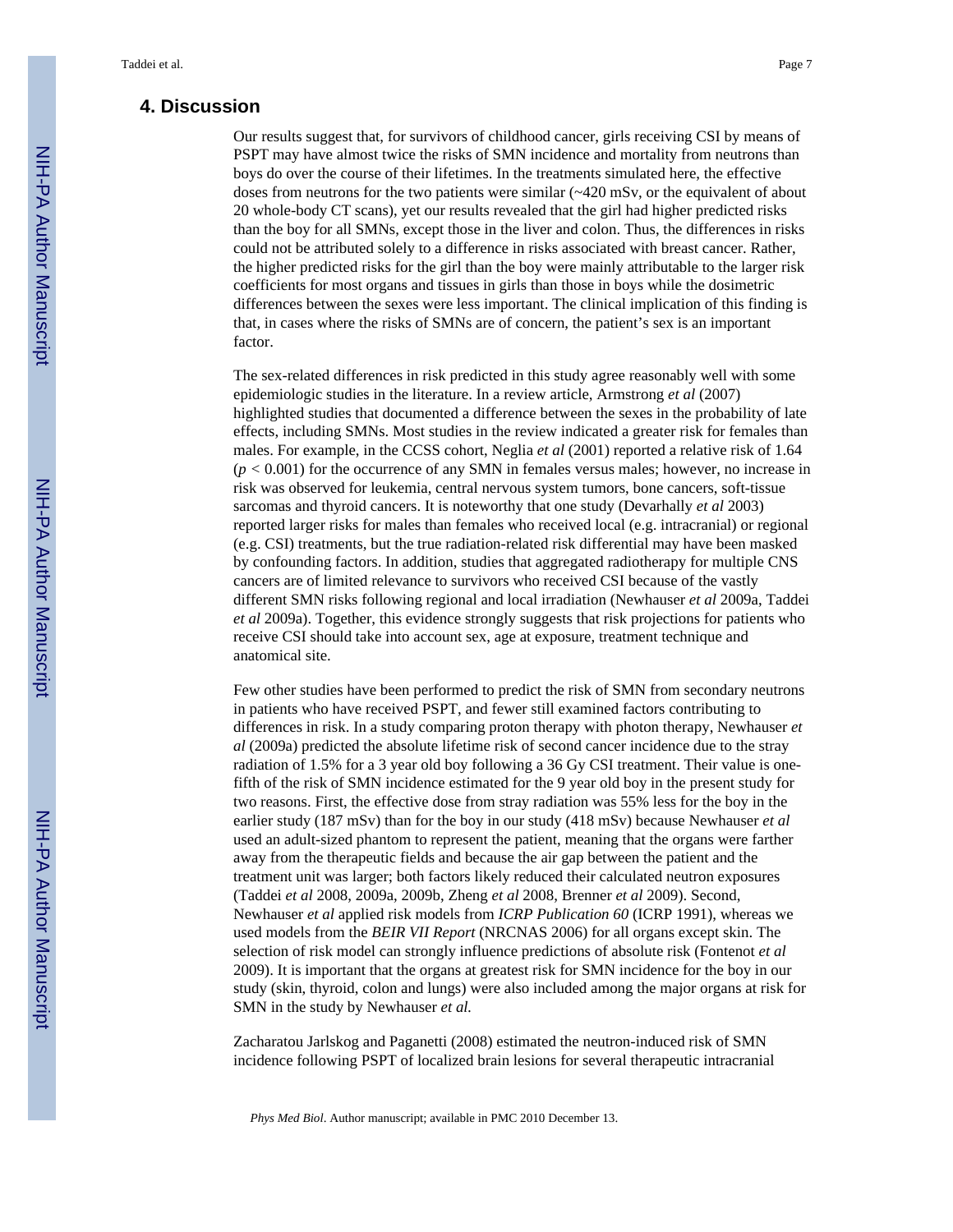fields and for patients of various ages. Their methods were similar to those for the boost fields in this study, except that they approximated patient treatments using phantoms from the literature and circular intracranial fields. Their estimates of lifetime risk of SMN incidence from secondary neutrons for 8 year old girls ranged from 1% to 3%, which generally agrees with those from the boost fields in our study if we scale our results to match their 70 Gy therapeutic dose and neglect the contribution from NMSC. Like us, they also estimated the proportion of risk attributable to neutrons emitted from the treatment unit at 80%. Recently, Athar and Paganetti (2009) extended the study by Zacharatou Jarlskog and Paganetti to include spinal fields. However, it is difficult to directly compare their findings and ours because of the differences in the spinal treatment field characteristics (they used simplistic circular fields, whereas we used realistic, patient-specific rectangular fields). Together, those studies and ours showed that, for children receiving proton CSI, predicted neutron doses and risks of SMN incidence and mortality depend strongly on the patient's age at exposure, stature, sex and the anatomical location of the treatment fields.

The present study has several strengths. We compared the risks of SMN incidence and mortality in a boy and a girl receiving proton CSI while controlling for age at exposure, attained age, patient size and anatomical treatment site. By using patient-specific voxelized phantoms, implementing field-specific models for each major component of the PSPT treatment unit, simulating all the treatment fields that the patients would receive, and applying a cancer-site-specific risk model, we achieved an enhanced level of realism and completeness for CSI patients. Finally, we maintained our ability to use large-scale parallel computing techniques, resulting in small statistical uncertainties in the calculated equivalent dose values.

The largest uncertainty in our risk predictions lies in the risk coefficients. The uncertainties in risk when these coefficients are applied to patients are difficult to estimate because the coefficients are based on data from a healthy population. Furthermore, we used  $\overline{w_R}$  to weight the absorbed dose from neutrons, even though  $\overline{w_{R}}$  is a radiological protection quantity and may underestimate or overestimate the true RBE of neutrons for carcinogenesis. However, these limitations are not serious for this study because uncertainties related to the risk coefficients and  $\overline{w_R}$  values were lessened by holding all other major confounding factors constant and by comparing differences in risk only between the two sexes. The impact of the uncertainty in the risk models and  $\overline{w_k}$  values on SMN risk estimates for patients undergoing proton CSI were addressed previously (Newhauser *et al* 2009a).

This study had two limitations related to the dosimetric calculations. First, the air gap between the treatment unit and the patient was slightly larger for the girl than for the boy. Previous studies (Fontenot *et al* 2008, Zheng *et al* 2008, Taddei *et al* 2009a) demonstrated a moderate inverse relationship between secondary neutron dose and air gap. However, although the girl's larger air gap may have decreased the exposure to secondary neutrons, her effective dose was similar to the boy's. A second potential source of systematic bias in dose was that the girl's legs were not included in the voxelized phantom representing her, whereas the boy's were. Because the legs were farther from the fields than the rest of the body, the equivalent dose to the red bone marrow, skin and entire body in the legs was less than those of the rest of the body. Thus, the absence of this lower-dose region for the girl may have resulted in a slight overestimation in equivalent dose to the red bone marrow, the skin and the remainder because the contours for these organs and tissues were approximated as being above the lowest CT slice. Because the dosimetric impact of these limitations was small, they are not serious and do not change our conclusions.

In conclusion, we found that the predicted risks of SMN incidence and mortality due to neutrons following proton CSI were greater for a girl than a boy of similar age and stature.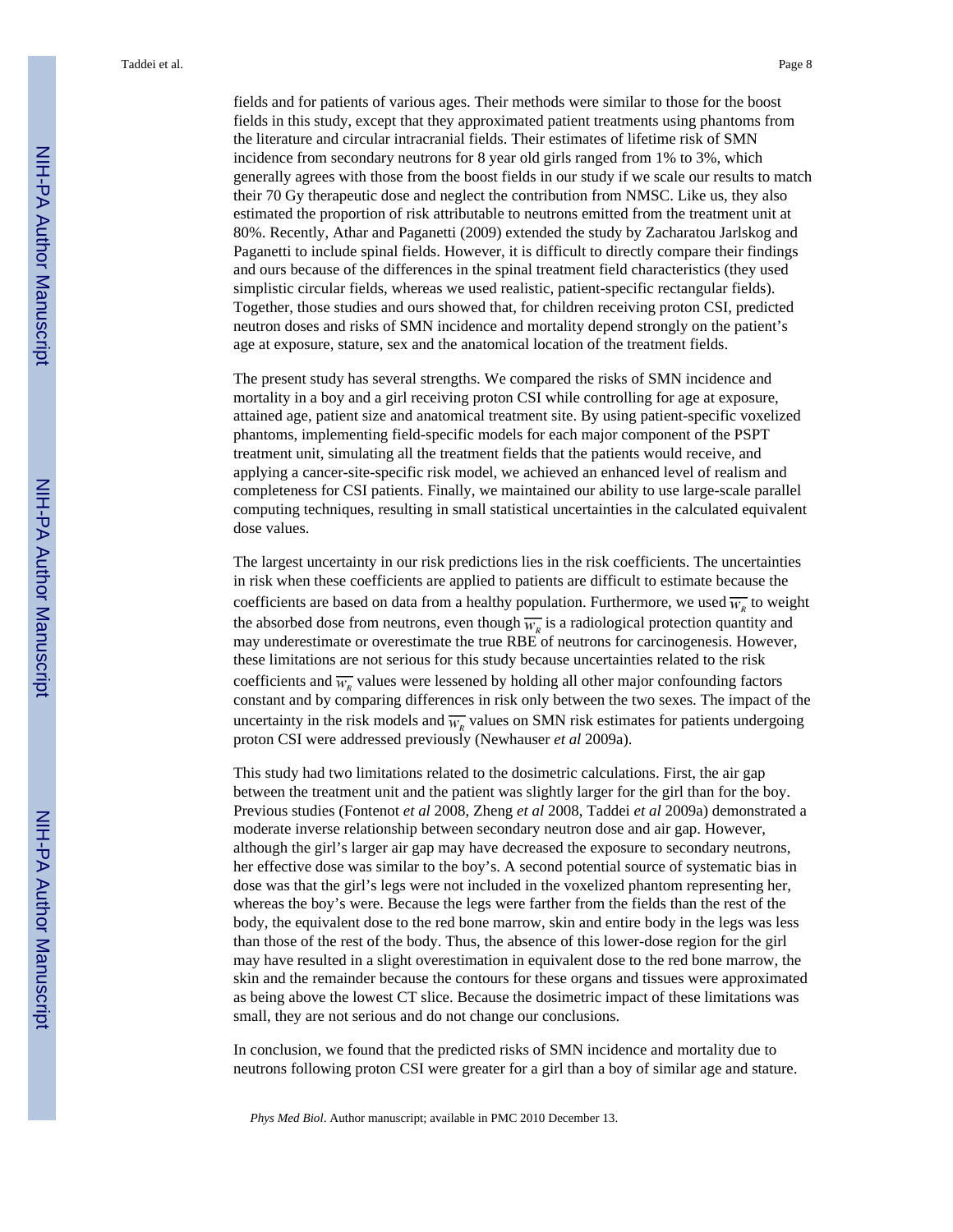This finding highlights the importance of sex-specific risk estimation for children receiving CSI and suggests that sex-specific risk estimates may also be important for treatments of other anatomical sites.

#### **Acknowledgments**

This work was supported in part by the National Cancer Institute (awards 1R01CA131463-01A1 and F32CA128340-01A1), by Northern Illinois University through a subcontract of Department of Defense (award W81XWH-08-1-0205), and by the Fogarty International Center (award K01TW008409). The content is solely the responsibility of the authors and does not necessarily represent the official views of the sponsors. We acknowledge Kathryn B Carnes for her assistance in preparing this manuscript and Rebecca Howell, Sarah Scarboro, Uwe Titt, Laura Rechner, Pablo Yepes, and Sharmalee Randeniya for their helpful scientific suggestions.

#### **References**

- Agosteo S, Birattari C, Caravaggio M, Silari M, Tosi G. Secondary neutron and photon dose in proton therapy. Radiother Oncol 1998;48:293–305. [PubMed: 9925249]
- Armstrong GT, Sklar CA, Hudson MM, Robison LL. Long-term health status among survivors of childhood cancer: does sex matter? J Clin Oncol 2007;25:4477–89. [PubMed: 17906209]
- Armstrong GT, Liu Q, Yasui Y, Neglia JP, Leisenring W, Robison LL, Mertens AC. Late mortality among 5-year survivors of childhood cancer: a summary from the Childhood Cancer Survivor Study. J Clin Oncol 2009;27:2328–38. [PubMed: 19332714]
- Athar BS, Paganetti H. Neutron equivalent doses and associated lifetime cancer incidence risks for head & neck and spinal proton therapy. Phys Med Biol 2009;54:4907–26. [PubMed: 19641238]
- Brenner DJ, Elliston CD, Hall EJ, Paganetti H. Reduction of the secondary neutron dose in passively scattered proton radiotherapy, using an optimized pre-collimator/collimator. Phys Med Biol 2009;54:6065–78. [PubMed: 19779218]
- Devarhally SR, Severson RK, Chuba P, Thomas R, Bhambhani K, Hamre MR. Second malignant neoplasms after primary central nervous system malignancies of childhood and adolescence. Pediatr Hematol Oncol 2003;20:617–25. [PubMed: 14578032]
- Fontenot JD, Lee AK, Newhauser WD. Risk of secondary malignant neoplasms from proton therapy and intensity-modulated x-ray therapy for early-stage prostate cancer. Int J Radiat Oncol Biol Phys 2009;74:616–22. [PubMed: 19427561]
- Fontenot JD, Taddei P, Zheng Y, Mirkovic D, Jordan T, Newhauser WD. Equivalent dose and effective dose from stray radiation during passively scattered proton radiotherapy for prostate cancer. Phys Med Biol 2008;53:1677–88. [PubMed: 18367796]
- ICRP (International Commission on Radiological Protection). Recommendations of the International Commission on Radiological Protection: ICRP Publication 60. Ann ICRP 1991;21(1–3)
- ICRP (International Commission on Radiological Protection). Relative biological effectiveness (RBE), quality factor (*Q*), and radiation weighting factor (*wR*): ICRP Publication 92. Ann ICRP 2003;33(4)
- ICRU (International Commission on Radiation Units and Measurements). ICRU Report. Vol. 78. Oxford: Oxford University Press; 2007. Prescribing, recording, and reporting proton-beam therapy.
- Kirsch DG, Tarbell NJ. New technologies in radiation therapy for pediatric brain tumors: the rationale for proton radiation therapy. Pediatr Blood Cancer 2004;42:461–4. [PubMed: 15049021]
- Meadows AT, Friedman DL, Neglia JP, Mertens AC, Donaldson SS, Stovall M, Hammond S, Yasui Y, Inskip PD. Second neoplasms in survivors of childhood cancer: findings from the Childhood Cancer Survivor Study cohort. J Clin Oncol 2009;27:2356–62. [PubMed: 19255307]
- Miralbell R, Lomax A, Cella L, Schneider U. Potential reduction of the incidence of radiation-induced second cancers by using proton beams in the treatment of pediatric tumors. Int J Radiat Oncol Biol Phys 2002;54:824–9. [PubMed: 12377335]
- Mu X, Bjork-Eriksson T, Nill S, Oelfke U, Johansson KA, Gagliardi G, Johansson L, Karlsson M, Zackrisson DB. Does electron and proton therapy reduce the risk of radiation induced cancer after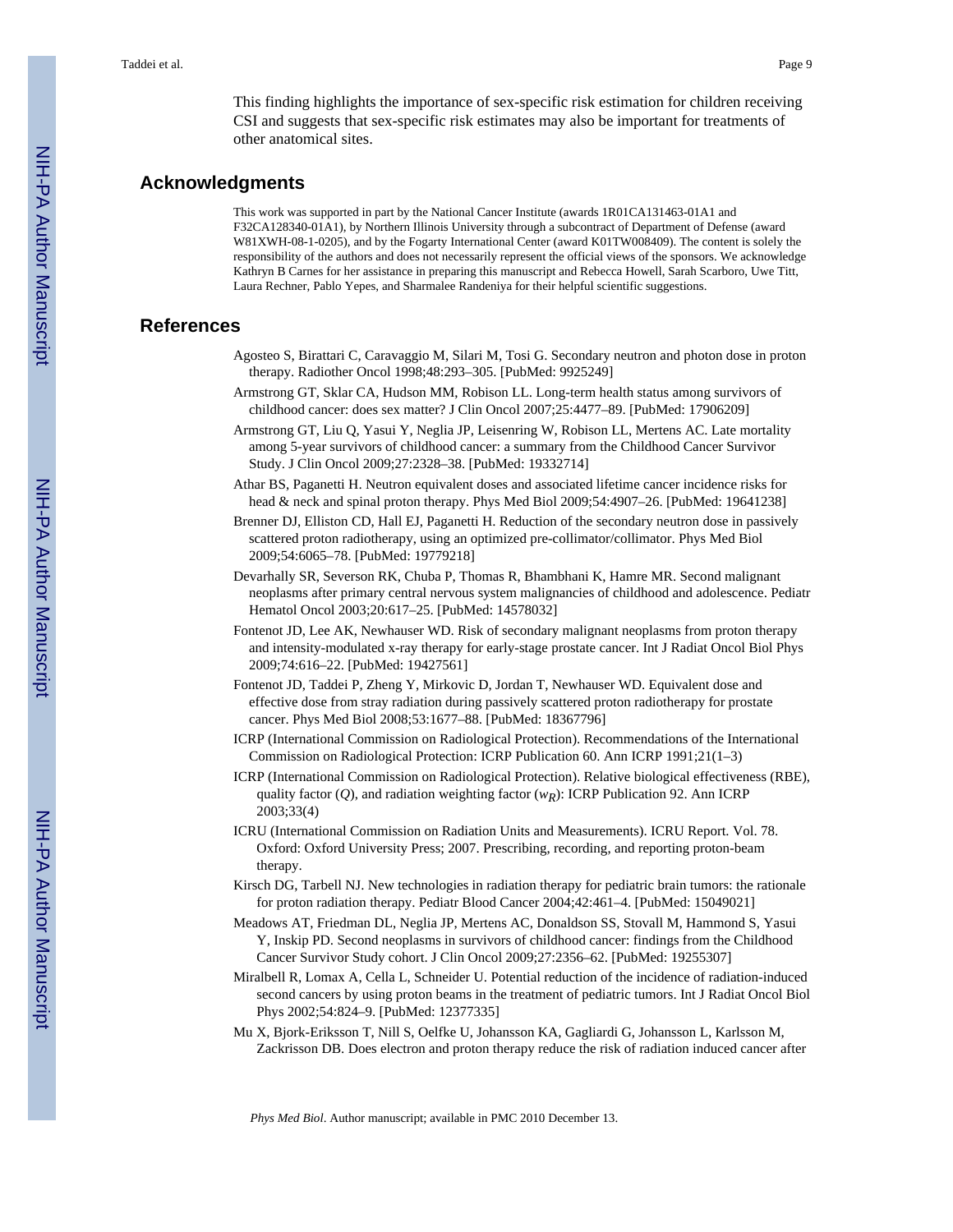spinal irradiation for childhood medulloblastoma? A comparative treatment planning study. Acta Oncol 2005;44:554–62. [PubMed: 16165914]

- Neglia JP, Friedman DL, Yasui Y, Mertens AC, Hammond S, Stovall M, Donaldson SS, Meadows AT, Robison LL. Second malignant neoplasms in five-year survivors of childhood cancer: childhood cancer survivor study. J Natl Cancer Inst 2001;93:618–29. [PubMed: 11309438]
- Newhauser W, Fontenot J, Zheng Y, Polf J, Titt U, Koch N, Zhang X, Mohan R. Monte Carlo simulations for configuring and testing an analytical proton dose-calculation algorithm. Phys Med Biol 2007;52:4569–84. [PubMed: 17634651]
- Newhauser WD, et al. The risk of developing a second cancer after receiving craniospinal proton irradiation. Phys Med Biol 2009a;54:2277–91. [PubMed: 19305036]
- Newhauser WD, et al. Contemporary proton therapy systems adequately protect patients from exposure to stray radiation. AIP Conf Proc 2009b;1099:450–5. [PubMed: 20844607]
- Newhauser WD, Giebeler A, Langen KM, Mirkovic D, Mohan R. Can megavoltage computed tomography reduce proton range uncertainties in treatment plans for patients with large metal implants? Phys Med Biol 2008a;53:2327–44. [PubMed: 18421122]
- Newhauser WD, Zheng Y, Taddei PJ, Mirkovic D, Fontenot JD, Giebeler A, Zhang R, Titt U, Mohan R. Monte Carlo proton radiation therapy planning calculations. Trans Am Nucl Soc 2008b;99:63– 4.
- NRCNAS (National Research Council of the National Academy of Sciences). Health Risks From Exposure to Low Levels of Ionizing Radiation: BEIR VII—Phase 2. Washington, DC: National Academies Press; 2006.
- Pelowitz, DB. MCNPX<sup>™</sup> User's Manual. Los Alamos, NM: Los Alamos National Laboratory; 2008. Version 2.6.0
- Schneider U, Agosteo S, Pedroni E, Besserer J. Secondary neutron dose during proton therapy using spot scanning. Int J Radiat Oncol Biol Phys 2002;53:244–51. [PubMed: 12007965]
- St Clair WH, Adams JA, Bues M, Fullerton BC, La Shell S, Kooy HM, Loeffler JS, Tarbell NJ. Advantage of protons compared to conventional x-ray or IMRT in the treatment of a pediatric patient with medulloblastoma. Int J Radiat Oncol Biol Phys 2004;58:727–34. [PubMed: 14967427]
- Taddei PJ, Fontenot JD, Zheng Y, Mirkovic D, Lee AK, Titt U, Newhauser WD. Reducing stray radiation dose to patients receiving passively scattered proton radiotherapy for prostate cancer. Phys Med Biol 2008;53:2131–47. [PubMed: 18369278]
- Taddei PJ, Mirkovic D, Fontenot JD, Giebeler A, Zheng Y, Kornguth D, Mohan R, Newhauser WD. Stray radiation dose and second cancer risk for a pediatric patient receiving craniospinal irradiation with proton beams. Phys Med Biol 2009a;54:2259–75. [PubMed: 19305045]
- Taddei PJ, Mirkovic D, Fontenot JD, Giebeler A, Zheng Y, Titt U, Woo S, Newhauser WD. Reducing stray radiation dose for a pediatric patient receiving proton craniospinal irradiation. Nucl Technol 2009b;168:108–12. [PubMed: 20865143]
- Wroe A, Clasie B, Kooy H, Flanz J, Schulte R, Rosenfeld A. Out-of-field dose equivalents delivered by passively scattered therapeutic proton beams for clinically relevant field configurations. Int J Radiat Oncol Biol Phys 2009;73:306–13. [PubMed: 19100924]
- Yuh GE, Loredo LN, Yonemoto LT, Bush DA, Shahnazi K, Preston W, Slater JM, Slater JD. Reducing toxicity from craniospinal irradiation: using proton beams to treat medulloblastoma in young children. Cancer J 2004;10:386–90. [PubMed: 15701271]
- Zacharatou Jarlskog C, Lee C, Bolch WE, Xu XG, Paganetti H. Assessment of organ-specific neutron equivalent doses in proton therapy using computational whole-body age-dependent voxel phantoms. Phys Med Biol 2008;53:693–717. [PubMed: 18199910]
- Zacharatou Jarlskog C, Paganetti H. Risk of developing second cancer from neutron dose in proton therapy as a function of field characteristics, organ, and patient age. Int J Radiat Oncol Biol Phys 2008;72:228–35. [PubMed: 18571337]
- Zheng Y, Fontenot J, Taddei P, Mirkovic D, Newhauser W. Monte Carlo simulations of neutron spectral fluence, radiation weighting factor and ambient dose equivalent for a passively scattered proton therapy unit. Phys Med Biol 2008;53:187–201. [PubMed: 18182696]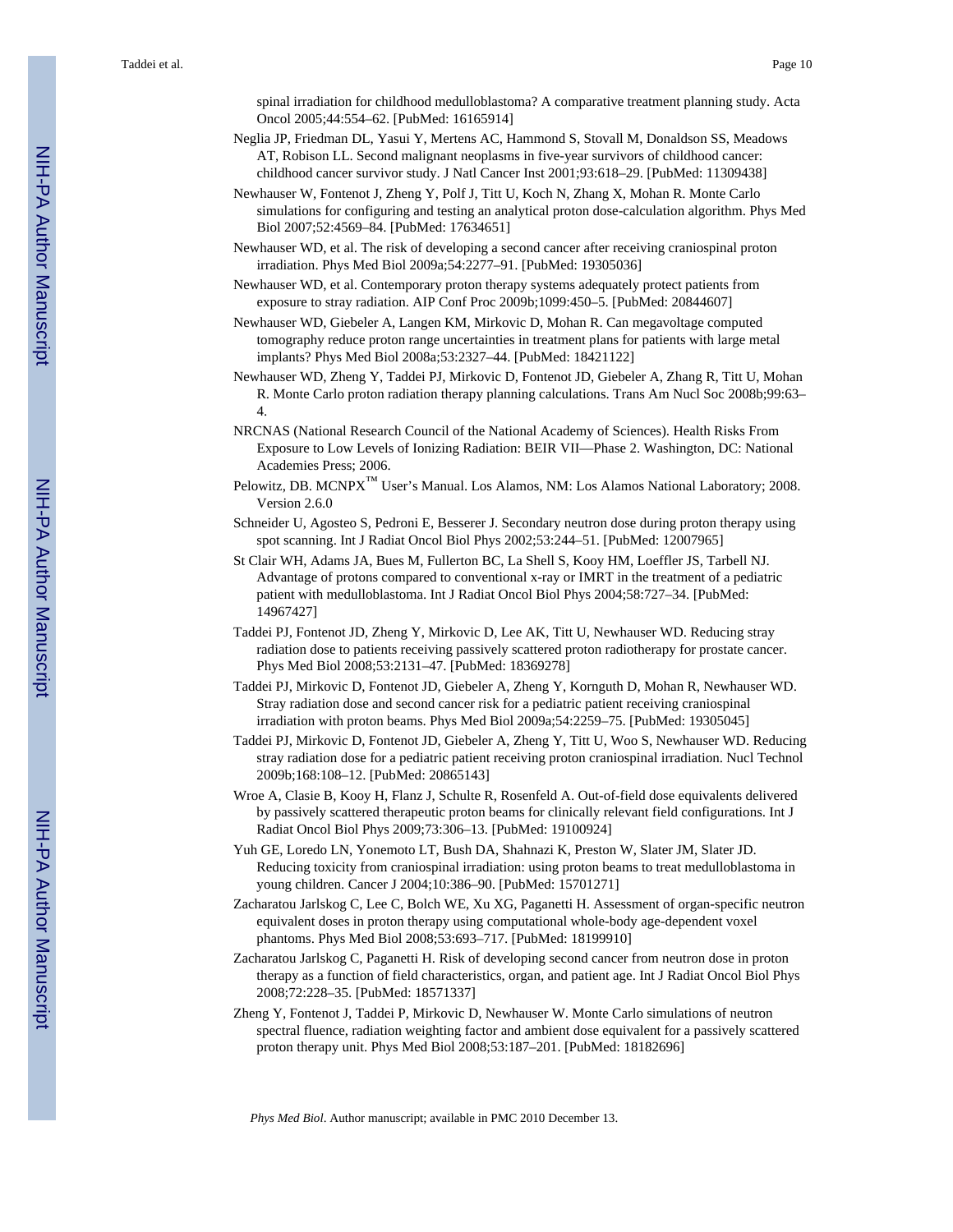

#### **Figure 1.**

Midsagittal and axial views of the 9 year old girl revealing (a) the absorbed dose from therapeutic protons and (b) the equivalent dose from neutrons for the entire treatment.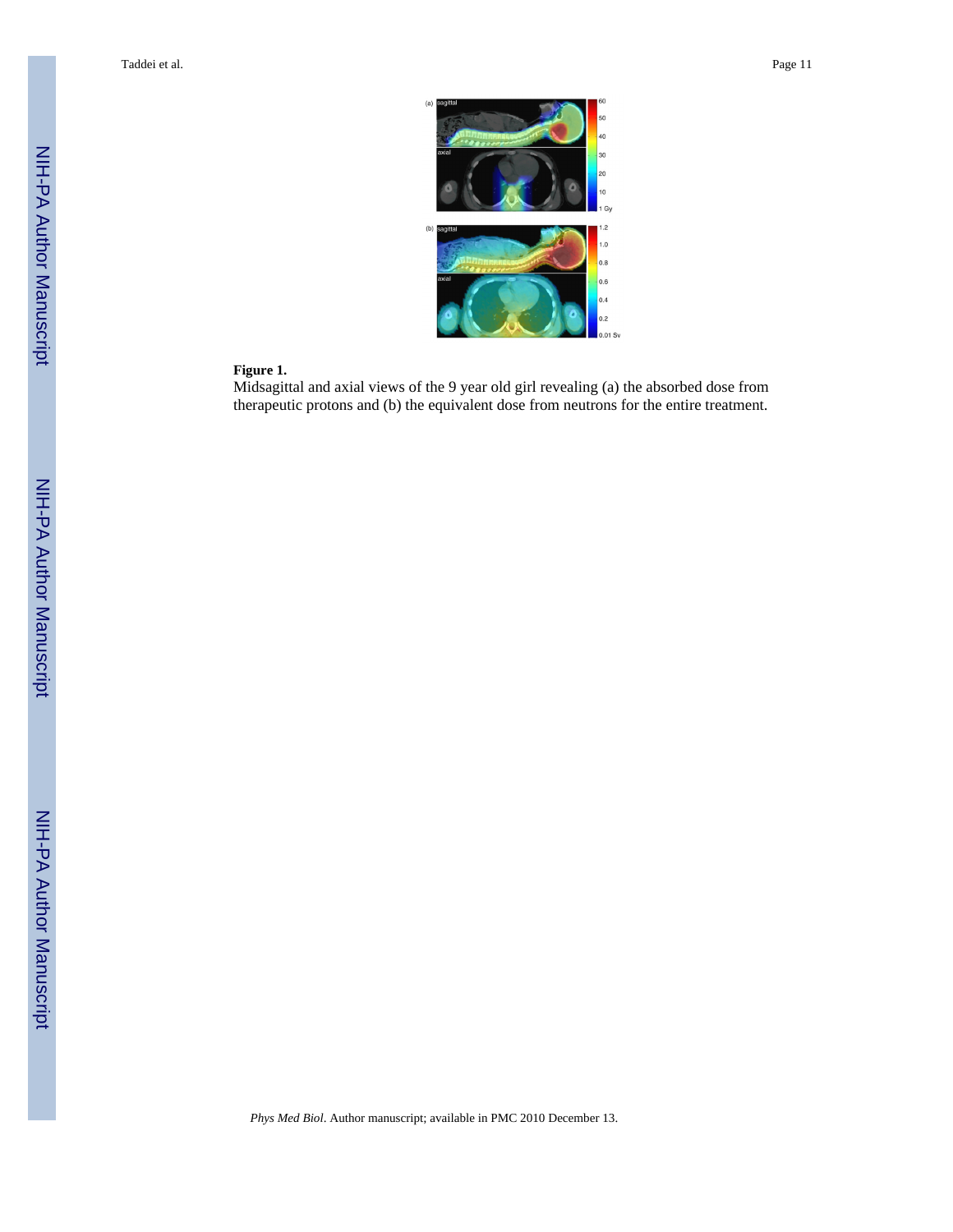

#### **Figure 2.**

Lifetime absolute risk of second malignant neoplasm incidence, *IT*, from neutrons in specific cancer sites that correspond to organs and tissues, *T*, for a 9 year old girl and a 10 year old boy after proton craniospinal irradiation.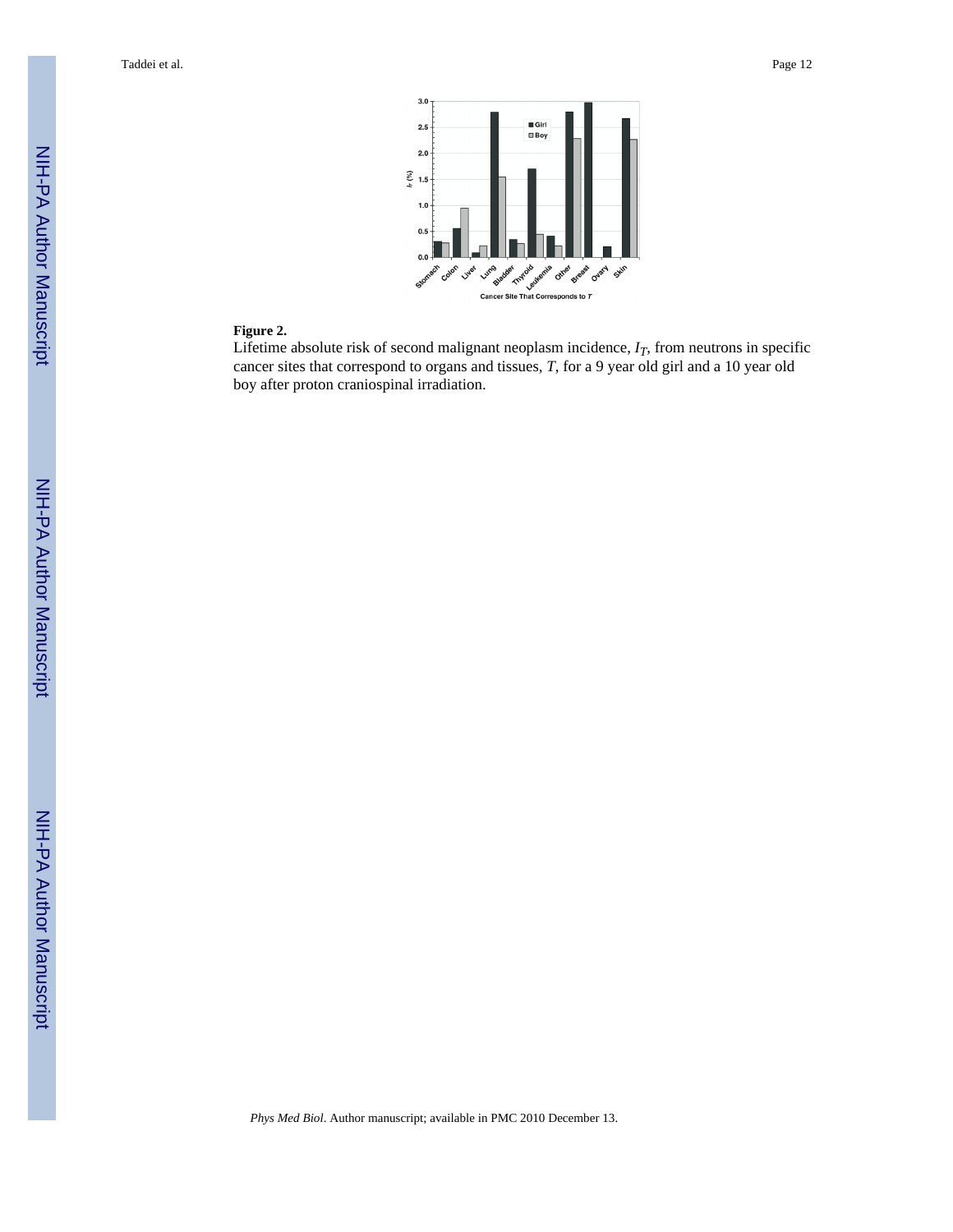

#### **Figure 3.**

Lifetime absolute risk of second malignant neoplasm mortality,  $M_T$ , due to neutrons in specific cancer sites that correspond to organs and tissues, *T*, for a 9 year old girl and a 10 year old boy after proton craniospinal irradiation.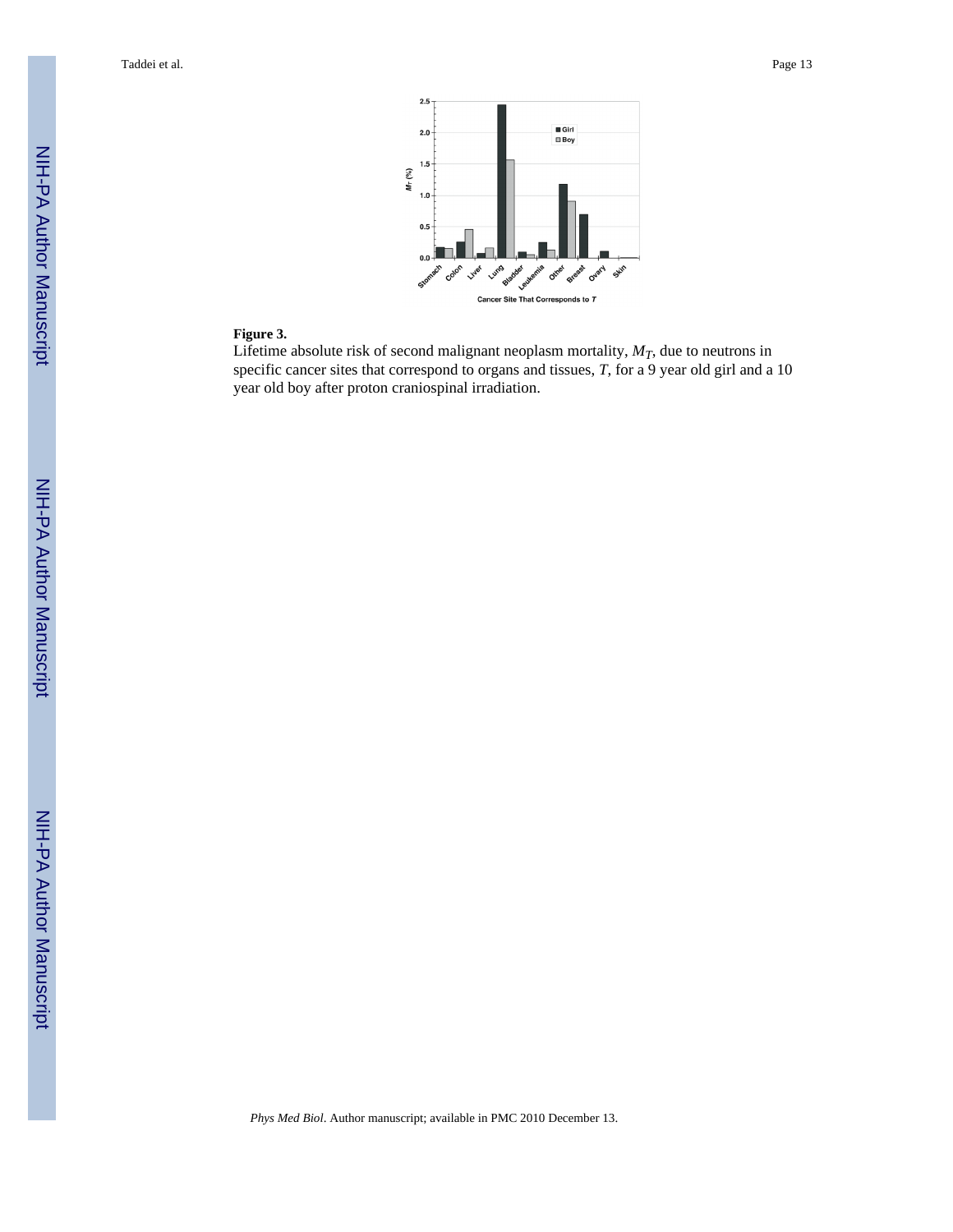Treatment technique for all fields in the proton craniospinal irradiations. 'Air gap' refers to the distance between the downstream face of the range Treatment technique for all fields in the proton craniospinal irradiations. 'Air gap' refers to the distance between the downstream face of the range compensator and the proximal surface of the patient. compensator and the proximal surface of the patient.

| Boy                                    | LPA            | UPA            | RP <sub>O</sub> | LPO             | LPOB           | LLB            |             |
|----------------------------------------|----------------|----------------|-----------------|-----------------|----------------|----------------|-------------|
| Pre-nozzle proton energy (MeV)         | 140            | $\frac{40}{5}$ | 180             | 180             | 160            | $\frac{40}{5}$ |             |
| Range in patient (cm H <sub>2</sub> O) | 9.4            | 8.9            | 16.0            | 15.9            | 11.3           | 9.2            |             |
| SOBP width (cm)                        | Γ              | Γ              | $\overline{16}$ | $\overline{16}$ |                | $\circ$        |             |
| Gantry angle                           | $180^\circ$    | $180^\circ$    | $255^\circ$     | $105^{\circ}$   | $130^\circ$    | $90^{\circ}$   |             |
| Air gap (cm)                           | $\supseteq$    | $\overline{a}$ | $\mathcal{L}$   | $\mathcal{L}$   | $\sim$         | $\mathcal{L}$  |             |
| Aperture thickness (cm)                |                |                | ١c              | ی               |                | 4              |             |
| Collimated field, major axis (cm)      | 18.4           | 19.2           | 19.3            | 19.8            | $\frac{8}{11}$ | 11.6           |             |
| Collimated field, minor axis (cm)      | 6.8            | 6.6            | 14.3            | 15.0            | 5.5            | 5.4            |             |
| <b>F</b>                               | LPA            | UPA            | <b>RPO</b>      | DdT             | LPOB           | PAB            | <b>RPOB</b> |
| Pre-nozzle proton energy (MeV)         | 160            | 160            | 200             | 200             | 160            | 180            | 160         |
| Range in patient (cm H <sub>2</sub> O) | 11.6           | 11.7           | 16.5            | 16.8            | 12.0           | 13.5           | 12.0        |
| SOBP width (cm)                        | $\overline{ }$ | Ğ              | $\tilde{a}$     | $\tilde{a}$     | $\infty$       | $\infty$       | $\infty$    |
| Gantry angle                           | $180^{\circ}$  | $180^\circ$    | $255^\circ$     | $105^\circ$     | $97^\circ$     | $180^{\circ}$  | 263°        |
| Air gap (cm)                           | $\overline{c}$ | $\overline{c}$ | 23              | $\overline{z}$  | 23             | $\mathfrak{S}$ | 23          |
| Aperture thickness (cm)                | 4              | 4              | $\circ$         | ٩               | 4              | ٩              | 4           |
| Collimated field, major axis (cm)      | 19.8           | 15.7           | 15.9            | 15.9            | 6.6            | 7.0            | 6.3         |
| Collimated field, minor axis (cm)      | 5.0            | 4.8            | 15.2            | 15.2            | 6.3            | 6.3            | 63          |

*Phys Med Biol*. Author manuscript; available in PMC 2010 December 13.

Abbreviations: LPA = lower posterior anterior; UPA = upper posterior anterior; RPO = right posterior oblique; LPO = left posterior oblique; LPOB = left posterior oblique boost; LLB = left lateral boost; Abbreviations: LPA = lower posterior anterior; UPA = upper posterior anterior; RPO = right posterior oblique; LPO = left posterior oblique; LPOB = left posterior oblique boost; LLB = left lateral boost; PAB = posterior anterior boost; RPOB = right posterior oblique boost; SOBP = spread-out Bragg peak. PAB = posterior anterior boost; RPOB = right posterior oblique boost; SOBP = spread-out Bragg peak.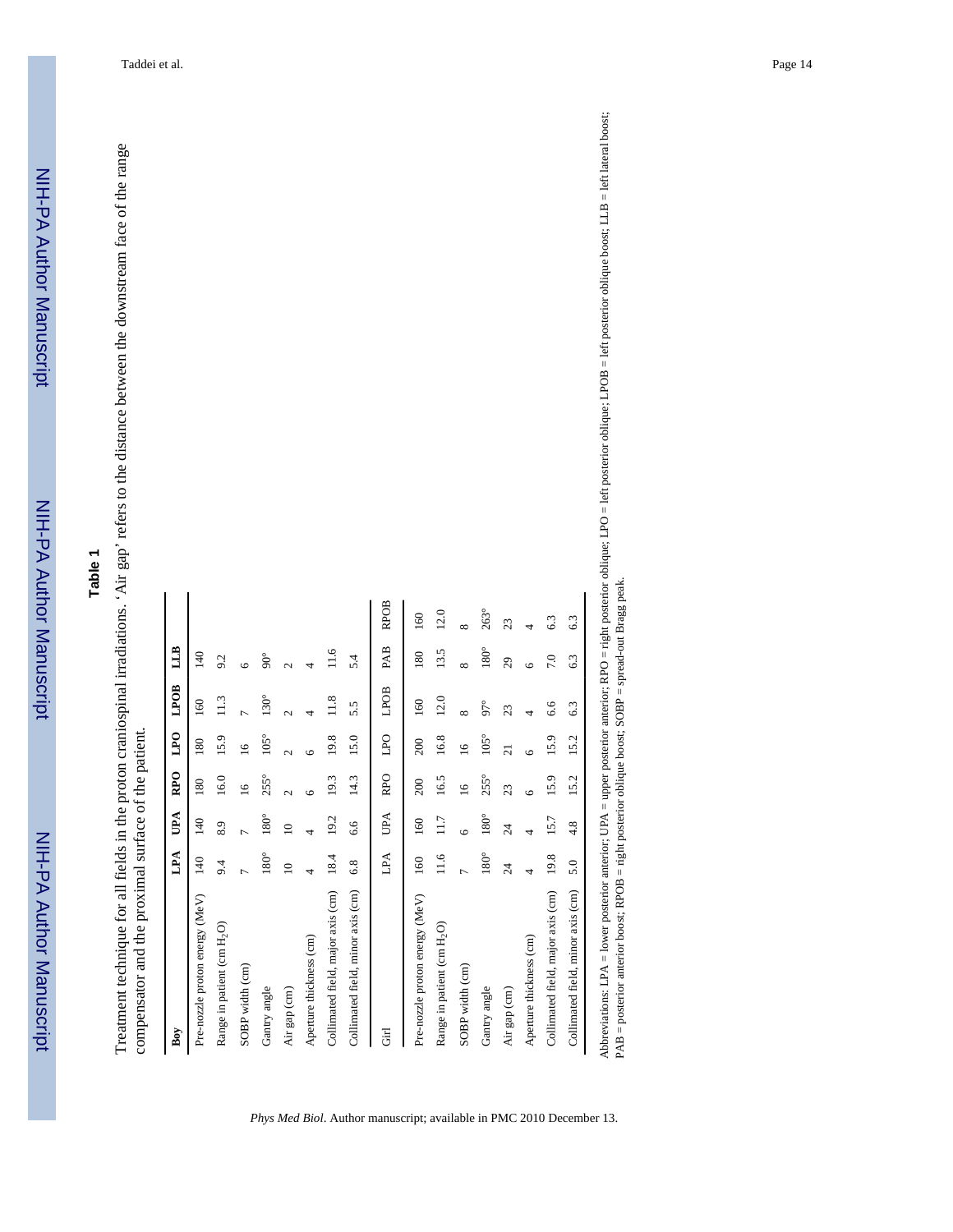Values applied in this study for tissue weighting factors, *wT*, from *ICRP Publication 60* (ICRP 1991) and risk coefficients for incidence, *IT/H*  $r$ , and mortality, *M T/H T*, for 10 year olds from Tables 12D-1 and 12D-2 in the *BEIR VII Report* (NRCNAS 2006), listed in terms of absolute risk (in percent) per sievert of equivalent dose.

|                 |           |               | I            | Boy                                                                                                                                             |               | <b>E</b> |
|-----------------|-----------|---------------|--------------|-------------------------------------------------------------------------------------------------------------------------------------------------|---------------|----------|
| Organ or tissue | <b>LA</b> |               |              | Cancer site $I_T/H_T(^{6}6 \text{ Sv}^{-1})$ $M_T/H_T(^{6}6 \text{ Sv}^{-1})$ $I_T/H_T(^{6}6 \text{ Sv}^{-1})$ $M_T/H_T(^{9}6 \text{ Sv}^{-1})$ |               |          |
| Gonads          | 0.20      | Ovary         |              |                                                                                                                                                 | 0.7           | 0.4      |
| Red bone marrow |           | 0.12 Leukemia | 1.2          | 0.7                                                                                                                                             | 0.9           | 0.5      |
| Colon           | 0.12      | Colon         | 2.4          | 1.2                                                                                                                                             | $\frac{6}{1}$ | 0.7      |
| Lungs           | 0.12      | Lung          | 2.2          | 2.2                                                                                                                                             | 5.0           | 4.4      |
| Stomach         | 0.12      | Stomach       | 0.6          | 0.3                                                                                                                                             | 0.7           | 0.4      |
| <b>Bladder</b>  | 0.05      | Bladder       | 1.5          | 0.3                                                                                                                                             | 1.5           | 0.4      |
| <b>Breasts</b>  | 0.05      | <b>Breast</b> |              |                                                                                                                                                 | 7.1           | 1.7      |
| Liver           | 0.05      | Liver         | 0.4          | 0.3                                                                                                                                             | 0.2           | 0.2      |
| Esophagus       | 0.05      |               |              |                                                                                                                                                 |               |          |
| Thyroid         | 0.05      | Thyroid       | 0.5          |                                                                                                                                                 | 2.8           |          |
| Skin            | 0.01      | Skin          | See the text |                                                                                                                                                 |               |          |
| Bone surface    | 0.01      |               |              |                                                                                                                                                 |               |          |
| Remainder       | 0.05      | Other         | 5.0          | 2.0                                                                                                                                             | 5.2           | 2.2      |

 $\overline{a}$ Blank values were taken as zero because they were not included in Tables 12D-1 and 12D-2 in the *BEIR VII Report*. Although specific risk coefficients were also available for cancers of the prostate and uterus, these SMN sites were neglected because the values of equivalent dose in these organs were minimal and the risk coefficients were small. uterus, these SMN sites were neglected because the values of equivalent dose in these organs were minimal and the risk coefficients were small.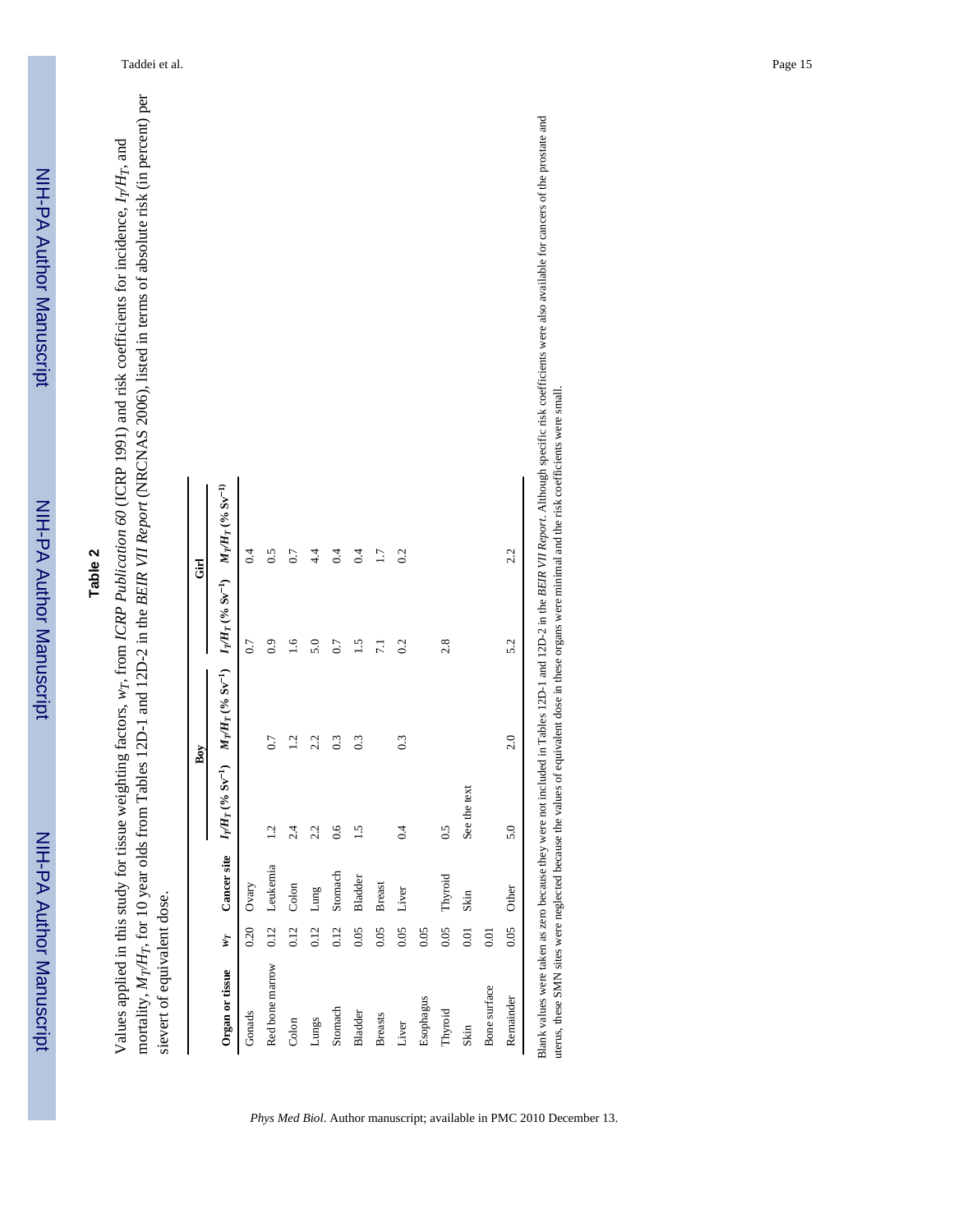*T/D*CTV, for each field, total *T*. *T* were less than 2.6%. Blank cells represent negligible or not *T*, for the organs and tissues that correspond to *H T*, equivalent dose per therapeutic absorbed dose, *M T*, and predicted lifetime SMN incidence, *IT*, and predicted lifetime SMN mortality,  $_T$  and  $H$ The data are for both internal and external neutrons. Statistical uncertainties in *IT*, *M wT*, for the girl and boy, tissue weighting factors, For each organ or tissue, *H* applicable values. applicable values. equivalent dose,

|                           |      |      |            |                 | $H_T D_{\rm CTV}$ (mSv $\rm Gy^{-1}$ )    |      |      |                  |             |                                                                                 |                   |
|---------------------------|------|------|------------|-----------------|-------------------------------------------|------|------|------------------|-------------|---------------------------------------------------------------------------------|-------------------|
| Girl Organ or tissue      | ΨT   | LPA  | UPA        | RP <sub>O</sub> | LPO                                       | LPOB | PAB  | RP <sub>OB</sub> | $H_T$ (mSv) | $I_T\left(^{9\!\!/}_{\hspace{-0.5pt}0}\right)$                                  | $M_T\,{}^{(9/6)}$ |
| Gonads                    | 0.20 | 5.24 | 2.07       | 1.42            | 1.41                                      | 0.44 | 0.70 | 0.47             | 280         | 0.20                                                                            | $\overline{0}$ .  |
| Red bone marrow           | 0.12 | 4.78 | 4.75       | 4.78            | 5.04                                      | 1.50 | 1.67 | 1.46             | 478         | 0.41                                                                            | 0.25              |
| $\mathop{\mathrm{Colon}}$ | 0.12 | 6.35 | 2.68       | 2.02            | 1.95                                      | 0.67 | 0.80 | 0.73             | 354         | 0.56                                                                            | 0.26              |
| Lungs                     | 0.12 | 4.51 | 7.86       | 4.24            | 4.34                                      | 1.72 | 2.10 | 1.75             | 553         | 2.79                                                                            | 2.45              |
| Stomach                   | 0.12 | 6.07 | 4.09       | 2.18            | 3.32                                      | 1.30 | 1.12 | 0.81             | 420         | 0.30                                                                            | 0.17              |
| Bladder                   | 0.05 | 4.06 | 1.67       | 1.32            | 1.37                                      | 0.44 | 0.55 | 0.45             | 228         | 0.35                                                                            | 0.10              |
| <b>Breasts</b>            | 0.05 | 3.53 | 5.01       | 3.75            | 3.99                                      | 1.64 | 1.50 | 1.73             | 418         | 2.98                                                                            | 0.70              |
| Liver                     | 0.05 | 5.81 | 4.70       | 3.33            | 2.53                                      | 0.90 | 1.25 | 1.36             | 439         | 0.09                                                                            | 0.07              |
| Esophagus                 | 0.05 | 4.41 | 9.90       | 4.75            | 4.90                                      | 1.93 | 2.18 | 1.90             | 632         |                                                                                 |                   |
| Thyroid                   | 0.05 | 2.22 | 8.18       | 7.45            | 7.79                                      | 2.89 | 2.74 | 2.95             | 619         | 0 <sup>T</sup>                                                                  |                   |
| Skin                      | 0.01 | 4.84 | 4.49       | 6.56            | 6.75                                      | 1.90 | 2.01 | 1.94             | 535         | 2.67                                                                            | 0.01              |
| Bone surface              | 0.01 | 3.62 | 4.16       | 11.90           | 12.30                                     | 2.76 | 2.81 | 2.74             | 673         |                                                                                 |                   |
| Remainder                 | 0.05 | 4.83 | 4.48       | 6.55            | 6.74                                      | 1.90 | 2.01 | 1.94             | 534         | 2.79                                                                            | 117               |
| Boy Organ or tissue       |      |      |            |                 | $H_T D_{\rm CTV}$ (mSv Gy <sup>-1</sup> ) |      |      |                  |             |                                                                                 |                   |
|                           | wт   | LPA  | <b>UPA</b> | <b>RPO</b>      | DPO                                       | LPOB | LLB  |                  | $H_T$ (mSv) | $I_T\left(\begin{smallmatrix} 96\\ \rule{0pt}{5mm} 96 \end{smallmatrix}\right)$ | $M_T({\%})$       |
| Gonads                    | 0.20 | 1.87 | 0.95       | 0.85            | 0.87                                      | 0.40 | 0.35 |                  | 122         |                                                                                 |                   |
| Red bone marrow           | 0.12 | 2.33 | 1.67       | 1.44            | $\overline{51}$                           | 0.59 | 0.41 |                  | 179         | 0.22                                                                            | 0.13              |
| Colon                     | 0.12 | 7.88 | 2.73       | 1.54            | 1.80                                      | 0.70 | 0.58 |                  | 391         | 0.94                                                                            | 0.46              |
| Lungs                     | 0.12 | 6.58 | 11.40      | 4.38            | 4.55                                      | 1.45 | 1.02 |                  | 715         | 1.55                                                                            | 1.57              |
| Stomach                   | 0.12 | 8.31 | 4.92       | 2.12            | 3.06                                      | 0.89 | 0.82 |                  | 504         | 0.28                                                                            | 0.15              |
| Bladder                   | 0.05 | 3.17 | 1.32       | 0.95            | 0.91                                      | 0.50 | 0.36 |                  | 176         | 0.26                                                                            | 0.06              |
| <b>Breasts</b>            | 0.05 | 4.92 | 5.96       | 4.18            | 4.31                                      | 1.10 | 1.04 |                  | 488         |                                                                                 |                   |
| Liver                     | 0.05 | 8.23 | 5.45       | 3.05            | 2.18                                      | 0.75 | 0.54 |                  | 514         | 0.22                                                                            | 0.16              |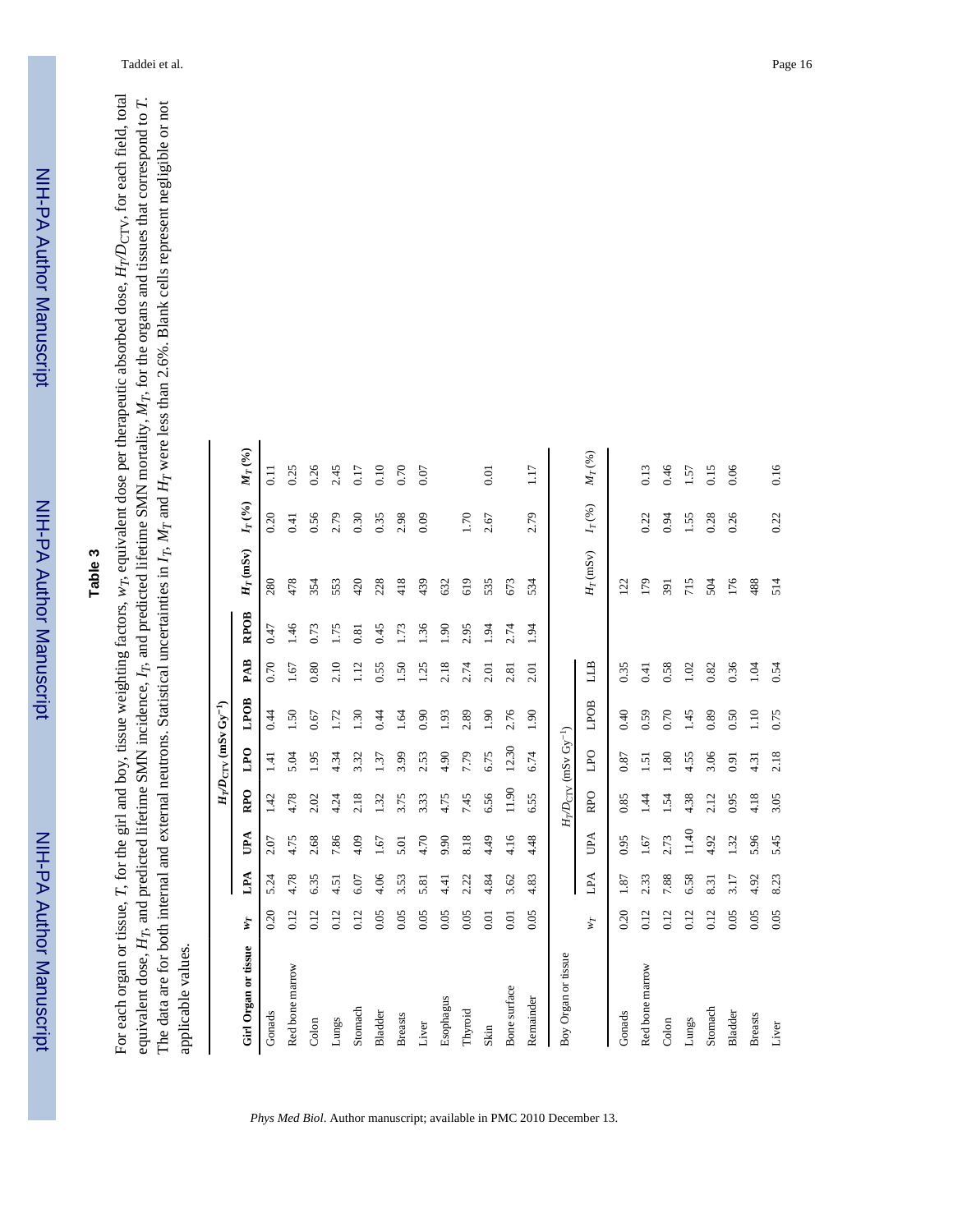|                                                                                          |      |      |       |       | $H_T D_{\text{CTV}}$ (mSv $\text{Gy}^{-1}$ ) |                                      |      |     |      |      |
|------------------------------------------------------------------------------------------|------|------|-------|-------|----------------------------------------------|--------------------------------------|------|-----|------|------|
| Girl Organ or tissue $w_T$ LPA UPA RPO LPO LPOB PAB RPOB $H_T$ (mSv) $H_T$ (%) $M_T$ (%) |      |      |       |       |                                              |                                      |      |     |      |      |
| Esophagus                                                                                |      |      |       |       | $0.05$ 5.22 14.02 6.37 7.38 2.30             |                                      | 1.73 | 846 |      |      |
| Thyroid                                                                                  | 0.05 | 2.37 | 13.79 | 9.78  | 10.94                                        | 3.51                                 | 2.67 | 884 | 0.44 |      |
| Skin                                                                                     | 0.01 | 4.39 | 4.20  | 4.71  | 5.29                                         | 1.88                                 | 1.38 | 454 | 2.27 | 0.00 |
| Bone surface                                                                             | 0.01 | 3.43 | 4.27  | 10.06 | 11.63                                        | 4.13                                 | 3.16 | 653 |      |      |
| Remainder                                                                                |      |      |       |       |                                              | $0.05$ 4.39 4.20 4.71 5.29 1.88 1.38 |      | 454 | 2.28 | 0.91 |
|                                                                                          |      |      |       |       |                                              |                                      |      |     |      |      |

Abbreviations as in table 1. Abbreviations as in table 1.

NIH-PA Author Manuscript

NIH-PA Author Manuscript

NIH-PA Author Manuscript

NIH-PA Author Manuscript

NIH-PA Author Manuscript

NIH-PA Author Manuscript